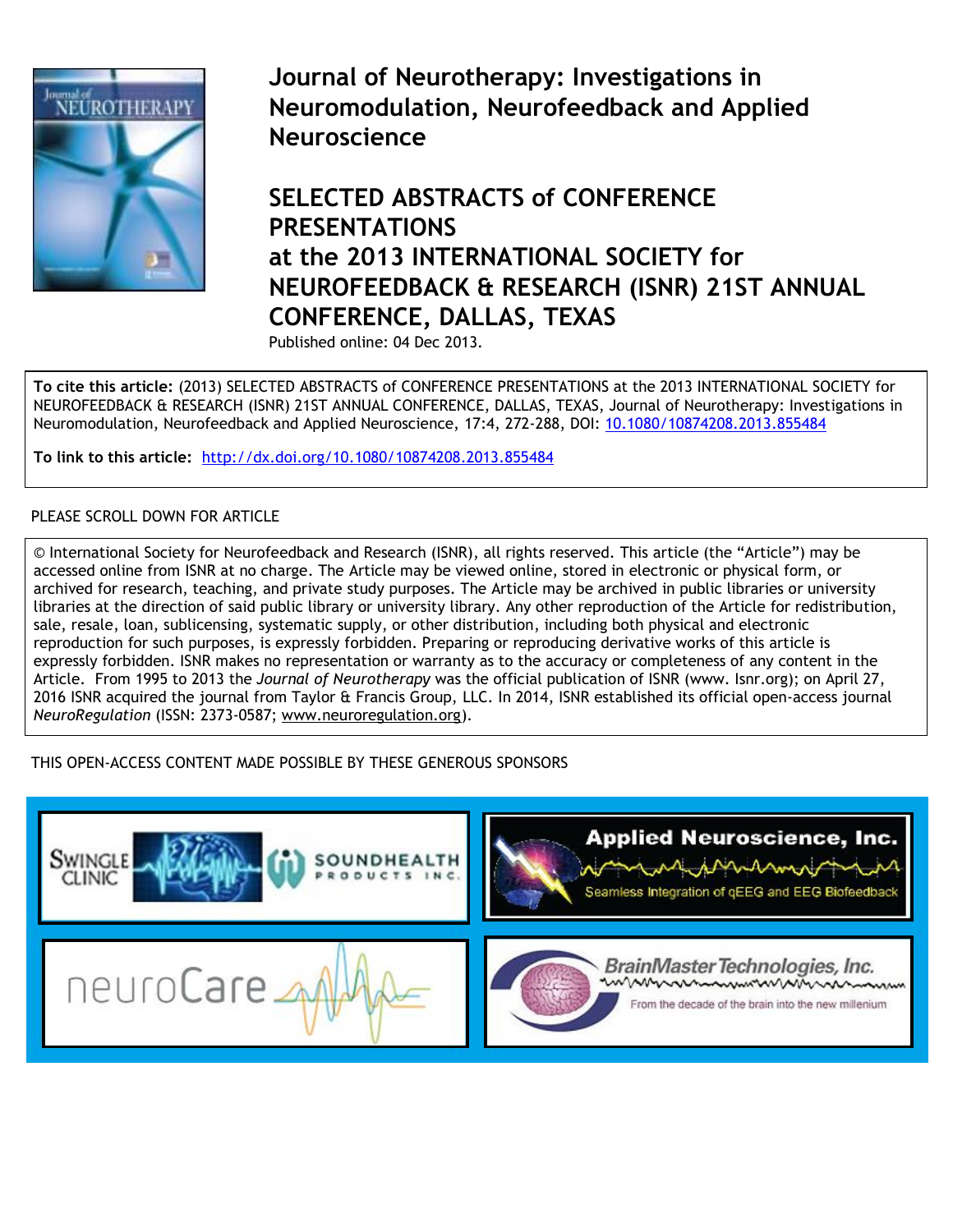# SELECTED ABSTRACTS OF CONFERENCE PRESENTATIONS AT THE 2013 INTERNATIONAL SOCIETY FOR NEUROFEEDBACK & RESEARCH (ISNR) 21ST ANNUAL CONFERENCE, DALLAS, TEXAS

# Long-Term Follow-Up of Neurofeedback Outcomes in Clients with Asperger's Syndrome

Tanushree Bhandari

ADD Centre and Biofeedback Institute of Toronto

### Introduction

In 2010 a study was published indicating improvement in symptoms of Asperger's syndrome as a result of a combination of neurofeedback, biofeedback, and metacognitive training (Thompson et al., 2010). This study represented the largest chart review to date  $(N = 150)$  investigating improvements in symptoms of Asperger's syndrome following a course of neurofeedback training. The aforementioned study measured results immediately following training. The question that remains is, How are these clients doing today? The goal of the present study is to measure the long-term benefits of neurofeedback combined with biofeedback and metacognitive training by examining the current level of functioning of clients who completed training more than 2 years ago. The hypothesis, based on long-term follow-up of clients with attention deficit/hyperactivity disorder (Gani et al., 2009; Leung, 2012; Lubar, 1995) is that the improvements noted at posttesting will be maintained at follow-up, that is, after improvement from pretraining to posttraining, scores will be stable from posttraining to follow-up (results will not be significantly different).

# Method

The participant sample consisted of 23 clients who had earlier been seen at the ADD Centre for neurofeedback training. The sample included 21 male and 2 female clients. There were several criteria that had to be met for inclusion in this study. First, all clients were assessed and trained at the ADD Centre. Second, all participants had symptoms of Asperger's syndrome or had received a diagnosis of Asperger's syndrome. Third, all clients received neurofeedback and biofeedback training combined with metacognitive strategies at the ADD Centre between 1997 and 2011. Strategies selected aimed to assist with academics and social skills. Fourth, all clients completed a minimum of forty 50-min training sessions. Last, all clients completed training at the centre between 2 and 14 years ago. Mean follow-up time was 6.5 years. All clients were mailed a package that included (a) an invitation to participate in the study; (b) information outlining the purpose, procedures, and possible benefits and risks of participating in the study, as well an explanation of the confidentiality agreement and withdrawal policy relating to the study; (c) a consent form; (d) a set of four questionnaires (for adults—The ACQ, The Adult Self-Report Scale–VI Screener, DSM–IV Rating Scale, and the Wender-Utah Rating Scale; for children—Conner's Global Index—Parent Version, DSM-IV symptom list, ADD-Q for children, and the Australian Scale for Asperger's); and (e) a comment form. Participants were also invited to come in for free update testing on the Integrated Visual and Auditory Continuous Performance task and Test of Variables of Attention.

# Results

Data were compared across two data points: posttraining and at follow-up (i.e., currentlevel-of-functioning). Mean values were compared at each point for all questionnaire data. Preliminary results demonstrate that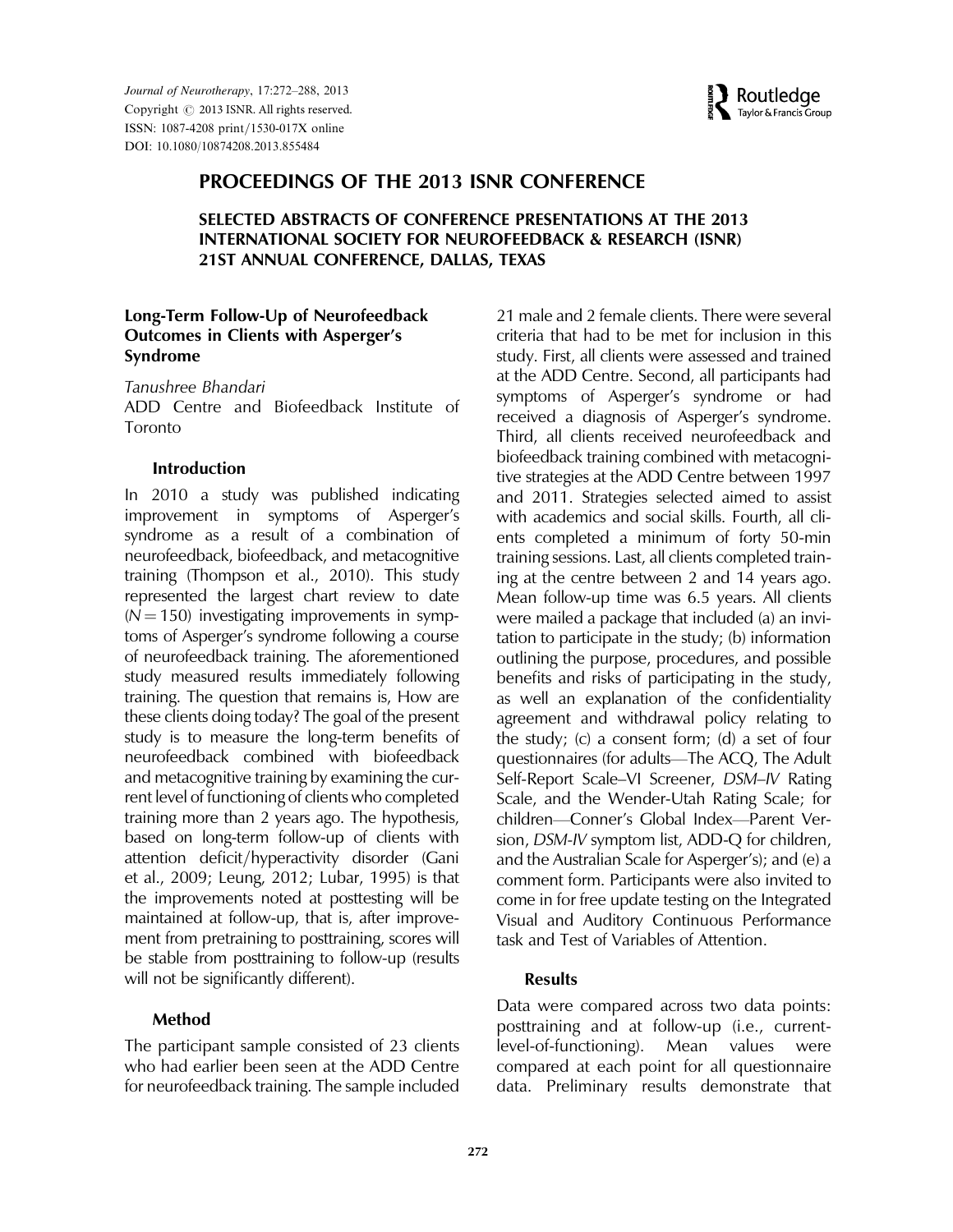scores on all questionnaires (ADD-Q, DSM–IV, Conner's and Australian Scale for Asperger's Syndrome) at follow-up did not significantly differ from posttraining scores, indicating that clients had not experienced regression in functioning. Comment forms filled out by parents contained anecdotal evidence of benefits noticed by participants and parents. ''We believe the Biofeedback supported him through a difficult time. It has only (had) positive effects.'' ''In answering the questions (questionnaires), I realized that many of the questions that related to behaviors my child experienced before are not present today. I believe that the training he went through at the ADD Centre helped tremendously.'' ''Removing him from school, taking him to his training (ADD Centre) gave Ramon (name changed) a quality of life that before training was quite improbable and impossible.'' ''Katherine (name changed) has continued to advance since her treatments at the ADD Centre. The ADD Centre helped Katherine wean herself off of medication and to this day she has not needed to return to the use of meds.''

# Limitations

Given the data collection method of a mail-out to previous clients, we were limited in the responses we received, as several clients did not live at the same address anymore. This is expected with any long-term follow-up study. There could well be a response bias in favor of families who were happy with the outcomes and therefore motivated to take the time to be part of the study. However, the responses received from clients also reflected those who were seeking support and therefore returned for an updated assessment. We recognize that the sample for this pilot study is small, and hence these results are only a preliminary reflection. We hope to continue to collect data and increase the sample for our study.

#### Conclusion

These results support our hypothesis that the positive gains achieved through neurofeedback training, for clients with symptoms of Asperger's syndrome, are maintained long term.

# Keep Them Coming Back: Interpersonal Techniques and Their Relationship to Client Adherence, Engagement, and Satisfaction

Jonathon Larson, Thomas Cothran, Christopher Haak, Lindsay Sheehan, Katherine Kereszturi, Bethany Apa, Catherine Ryan, Robert Beedle, and Kelly O'Neill Illinois Institute of Technology

Rigorous empirical research continues to demonstrate the efficacy of neurofeedback therapy (NFT) in peak performance training and the treatment of psychiatric and neurological disorders (Hammond, 2007; Yucha & Montgomery, 2008). However, according to NFT practitioners, one of the barriers to successful functional outcomes is client adherence and ambivalence to ongoing treatment (Larson, Ryan, & Baerentzen, 2010). NFT provides an effective intervention for improving self-regulation of brain activity, arousal, and reducing unwanted symptoms. However, the technology does not inherently contain components targeted at facilitating continued client engagement. Human factors play a significant role in client adherence, engagement, and satisfaction with therapy. Research shows that patient engagement and support can be improved significantly using specific interpersonal techniques (Beck, Daughtridge, & Sloane, 2002; Zolnierek & DiMatteo, 2009). Moving beyond simple friendliness, this workshop will survey empirical literature related to professional comportment and rapport, transtheoretical common factors of treatment outcomes, motivational interviewing, and verbal and nonverbal communication. This workshop will fluidly combine dialectic and experiential teaching strategies to elucidate evidence-based strategies for guiding clients from first contact through successful termination of therapy. It is intended to benefit practitioners from a wide range of expertise, from the novice technician to the experienced clinician.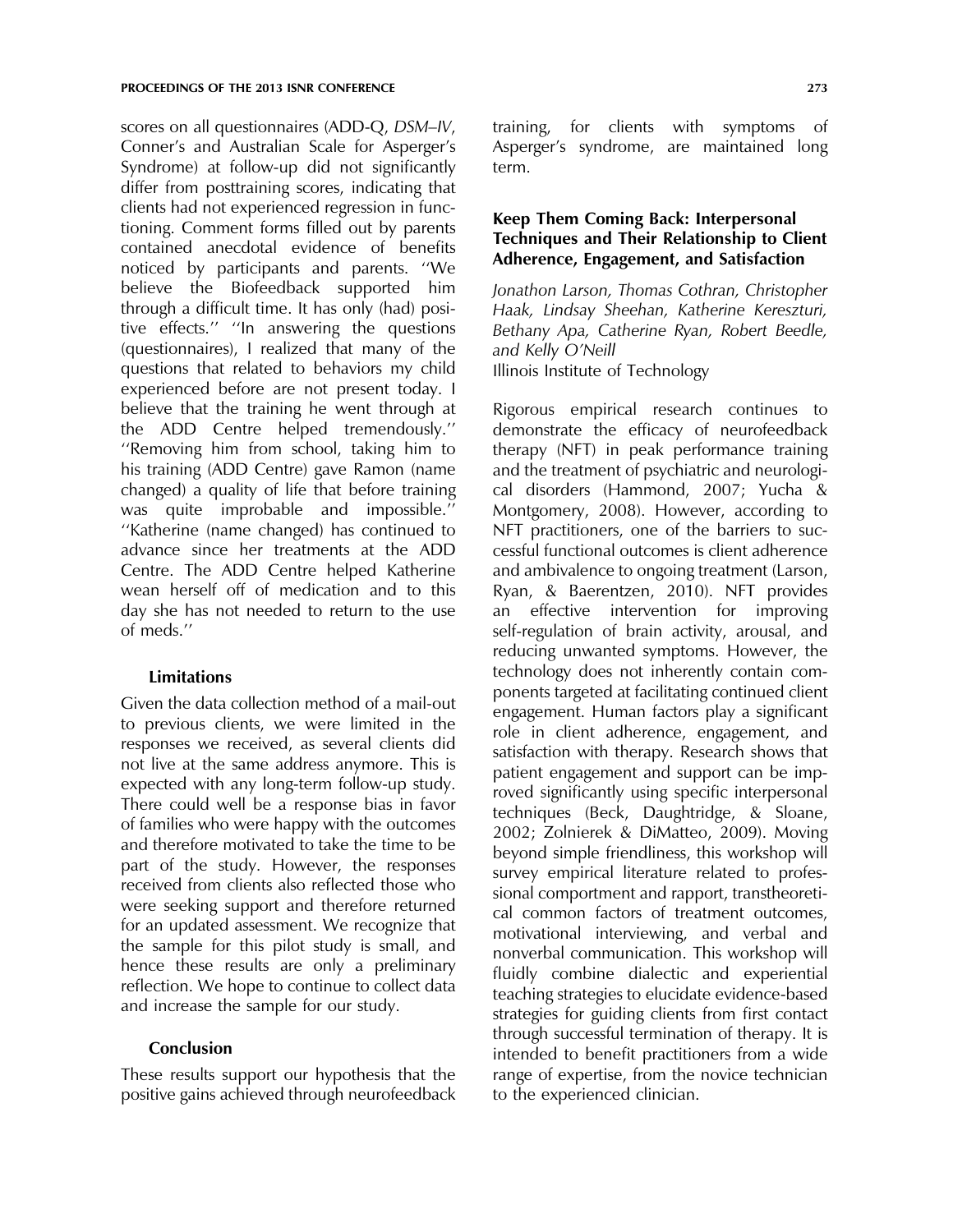# qEEG and Neurofeedback Diagnosis and Treatment for Sports Acquired Traumatic Brain Injury

Michael Linden Attention Learning Centers Jay Gunkelman Brain Science International Alan Strohmayer Brain Strength Training

The use of neurofeedback is gaining interest in sport medicine and athletic organizations as training for peak performance and, more recently, for traumatic brain injury (TBI) and postconcussive syndromes (PCS) rehabilitation. In this symposium we explore the use of qEEG to help identify the deficits resulting from sports acquired TBI. We review and explore the use of the qEEG and other psychological performance tests to describe the TBI and how they can be used to determine the correct time to return to play (RTP). RTP is currently a highly controversial topic in sports medicine. We show the role of qEEG Guided NF protocols in the recovery from TBI and other PCS, especially headache. The presenters draw upon clinical case studies of TBI successfully treated using these techniques.

# An Evaluation of the Psycho-Physiological Concomitants of Increasing Alpha-Wave Amplitude in Anxiety and Stress Disorders

Lesley Parkinson and Alan Parkinson **BrainHealth** 

# Introduction

Anxiety and anxiety disorders involve both psychological and physiological conditions. Anxiety covers uneasiness, apprehension, fear, and worry in circumstances that do not necessarily warrant it. Accompanying symptoms include those such as heart palpitations, muscle tension, fatigue, headaches, irritability, and sweating. Sufferers can also find themselves overwhelmed by accompanying stressful thoughts/cognitions. Using brainwave oscillations is an important tool for the understanding of cognitive processes. The Alpha Waveband facilitates the integration of

brain activity triggered by sensory stimuli and experiential images. It has the best test–retest reliability of all brainwaves, and it is an intraindividual stable trait. It facilitates the organization of a brain-stem network that governs sympathetic nervous system activity. The present study investigated the hypothesis that increasing alpha waveband amplitude through cranial electrotherapy stimulation (CES) would lead to a reduction in the physiological and psychological symptoms of anxiety disorders. CES has been shown to induce the cortex to produce an increase in alpha-wave activity.

#### **Methods**

Sixteen patients complaining of stress or anxiety were recruited. They completed the Depression, Anxiety and Stress Scale. Baseline CNS Measurement of Brainwave activity occurred at the central SMS. Patients were put on a 1-month waiting list and then reassessed with the same measures as at baseline. They were provided with an Alpha-Stim CES device to use for 2 months for 20 min per day. Posttreatment trial reassessment then occurred.

### Results and Discussion

The measures at each assessment point were analyzed, providing means and significant differences. Key measures were for the AlphaWave amplitudes and the Depression, Anxiety and Stress Scales Scores. Using CES led to a significant increase in alpha-wave activity and a significant reduction in self-report measures of anxiety and stress. The study demonstrated the importance of the alpha wave in reducing the physiological and psychological symptoms of anxiety and stress.

# LORETA Phase Reset of the Human Default Network

### Robert Thatcher

### **Objectives**

The purpose of this study was to compare electroencephalogram (EEG) phase shift and lock durations between different Brodmann areas of the human default mode network.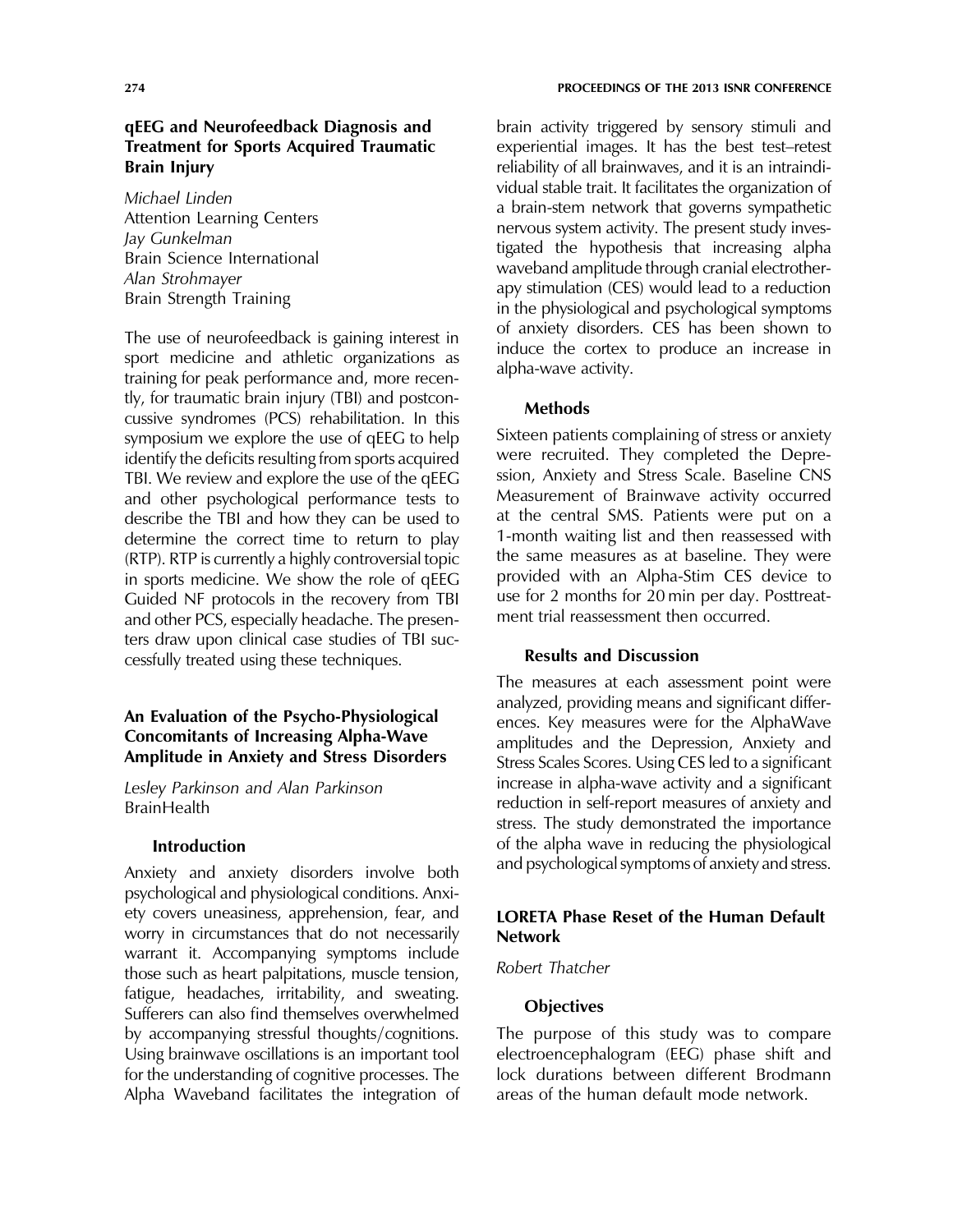#### Methods

The EEG was recorded from 19 scalp locations from 70 healthy normal subjects ranging in age from 13 to 20 years. A time series of LORETA current sources were computed from the center voxel of 14 Brodmann areas (BA) comprising the default mode network. The Hilbert transform of the LORETA time series was used to compute the instantaneous phase differences between all pairs of BAs. Phase lock and shift durations were computed for all combinations of BAs in the delta frequency band (1–4 Hz). Analyses of variance with Bonferroni corrections were computed with main effects of Brodmann areas, hemisphere, and eyes closed versus open conditions.

# Results

Phase shift and lock duration exhibited discrete durations when comparing pairs of BAs. Phase shift and lock durations, whereas discontinuous and unique for each BA, also exhibited exponential changes with distance and were inversely related.

### **Conclusions**

Each BA is a node in a network that phase locks with other nodes during discrete and specific intervals of time. The results indicate that anatomical nodes behave like a shutter that opens and closes at specific durations giving rise to temporal packets of phase locked clusters of neurons across networks.

#### Neural Connectivity Theory of Epilepsy

Robert Coben Integrated Neuroscience Services

The prevalence of epilepsy in the general population has been estimated to be at least 7 per 1,000 with rates rising over 4 decades (Hauser, Annegers, & Kurland, 1991). In addition, there are subclinical seizure disorders that lead to unwanted symptoms to conditions such as autism. If one considers all form of potential seizures disorders and their manifestations, the prevalence and societal challenges that these issues cause are tremendous. Although basic neurofeedback (SMR augmentation) has been shown to be effective in reducing seizures (Tan et al., 2009), the duration of treatment is often long (6–12 months) with only an 80% success rate. Recently, the notion of epileptic neuronal networks has been postulated (Stefan & Lopes de Silva, 2013). Utilizing such concepts, one can detect connectivity anomalies that trigger seizure events and measure their resolution as well. Data are presented to show how this approach may be used to design potentially more effective neurofeedback treatment plans with greater success rates than previously studied approaches.

# Serial Norm-Referenced Quantitative EEG Evaluations During Subacute Recovery from Traumatic Brain Injury: A Validation Study

Fred Ulam and Charity Shelton Missouri Rehabilitation Center, University of Missouri Health System

#### Purpose

To assess the usefulness of quantitative EEG  $(qEEG)$  in tracking recovery of attention/working memory among patients with traumatic brain injuries (TBI) during subacute neurorehabilitation.

#### **Subjects**

Twelve individuals with moderate to severe TBI who were receiving inpatient neurorehabilitation in a university-based hospital and who met inclusion criteria, participated. Twelve carefully matched healthy control subjects also participated.

#### **Methods**

TBI subjects were administered a battery of neuropsychological tests and a quantitative EEG evaluation every 2 weeks, from the time of enrollment to the time of discharge. Here, we focus on the Digit Span test from the Wechsler Adult Intelligence Scale–IV, which includes measures of selective attention and auditory working memory. The neuropsychological tests and the EEGs were obtained within 2 days of one another. Control subjects took the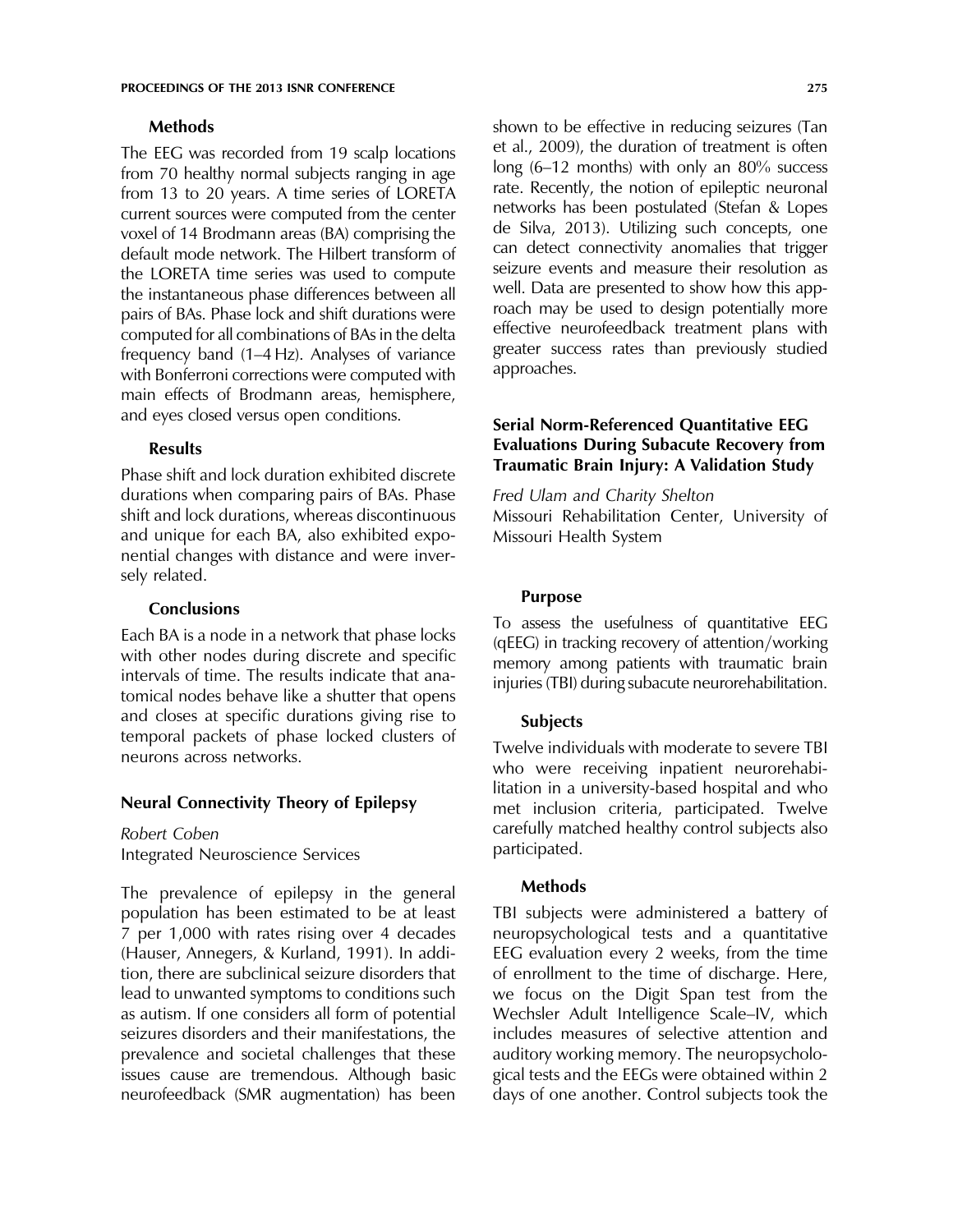same battery of tests and EEGs on two separate occasions, separated by 2 weeks.

# Analysis

Linear regressions were performed for each digit span subtest and relative power within each of the four traditional EEG frequency bands averaged from four cortical regions—left frontal, right frontal, left posterior and right posterior.

# Results

Significant relationships between relative power and digit span were found for patients and controls. For patients, decreases in delta and theta, and increases in alpha accompanied improved performance. Increases in alpha were associated with improvements for controls, while decreases in beta from the left posterior region were associated with improved test scores.

# **Conclusions**

QEEG measures of relative power were meaningfully associated with performance on tests of attention/working memory for patients and controls. Decreases in slow activity and increases in alpha accompanied recovery of attention following TBI. QEEG appears to be a valid marker of recovery of attentional functions, and may be useful as dependent measure in studies of novel interventions or in guiding neuromodulation treatments.

# Loreta *Z* Score Neurofeedback in the Treatment of Veterans with PTSD and TBI

Dale Foster Memphis Integral Neurofeedback Institute Katherine Veazey-Morris Veterans Administration Medical Center

War exposes soldiers to multiple traumas, both physiological and psychological. Many veterans return from their tours of duty suffering from both traumatic brain injury (TBI) and posttraumatic stress disorder (PTSD). The complex and idiosyncratic nature of such injuries often results in treatment resistant symptoms. This

case series reviews eight cases in which an electroencephalographic normative database functional network symptom checklist match approach to treatment of veterans with both TBI and PTSD was used.

# Method

The 19-channel qEEG data were acquired using Deymed Truscan and analyzed using NeuroGuide and the Thatcher Lifespan Normative database. A symptom checklist match was constructed matching the individual's symptoms with their abnormal functional neural network metrics. Subjects were then trained with LORETA Z Score neurofeedback with the goal of normalizing the EEG power, phase, and coherence metrics that were likely responsible for their symptoms based on the neuroimaging literature. Results were remarkable in most cases with symptoms decreasing up to 10% per session even in cases when the symptoms had been persistent and stable for years. However, in the cases where the most psychotropic medication was involved, the results were still positive but slower. This functional network, symptom checklist approach to training appears to offer the best available approach to the treatment of complex cases of TBI and PTSD.

# The Relation Between Memory Improvement and QEEG Changes in Three Clinical Groups as a Result of EEG Biofeedback **Treatment**

Kirtley Thornton The Neuroscience Center

It is important to understand the relationship between changes in the quantitative EEG (QEEG) variables and memory changes as a result of the EEG biofeedback treatment. With this goal in mind the senior author reviewed his clinical files from the last 5 years and examined the QEEG data addressing relative power and coherence changes and memory (auditory and reading) improvements. The groups involved included (a) normal individuals wanting to improve their cognitive functioning, (b)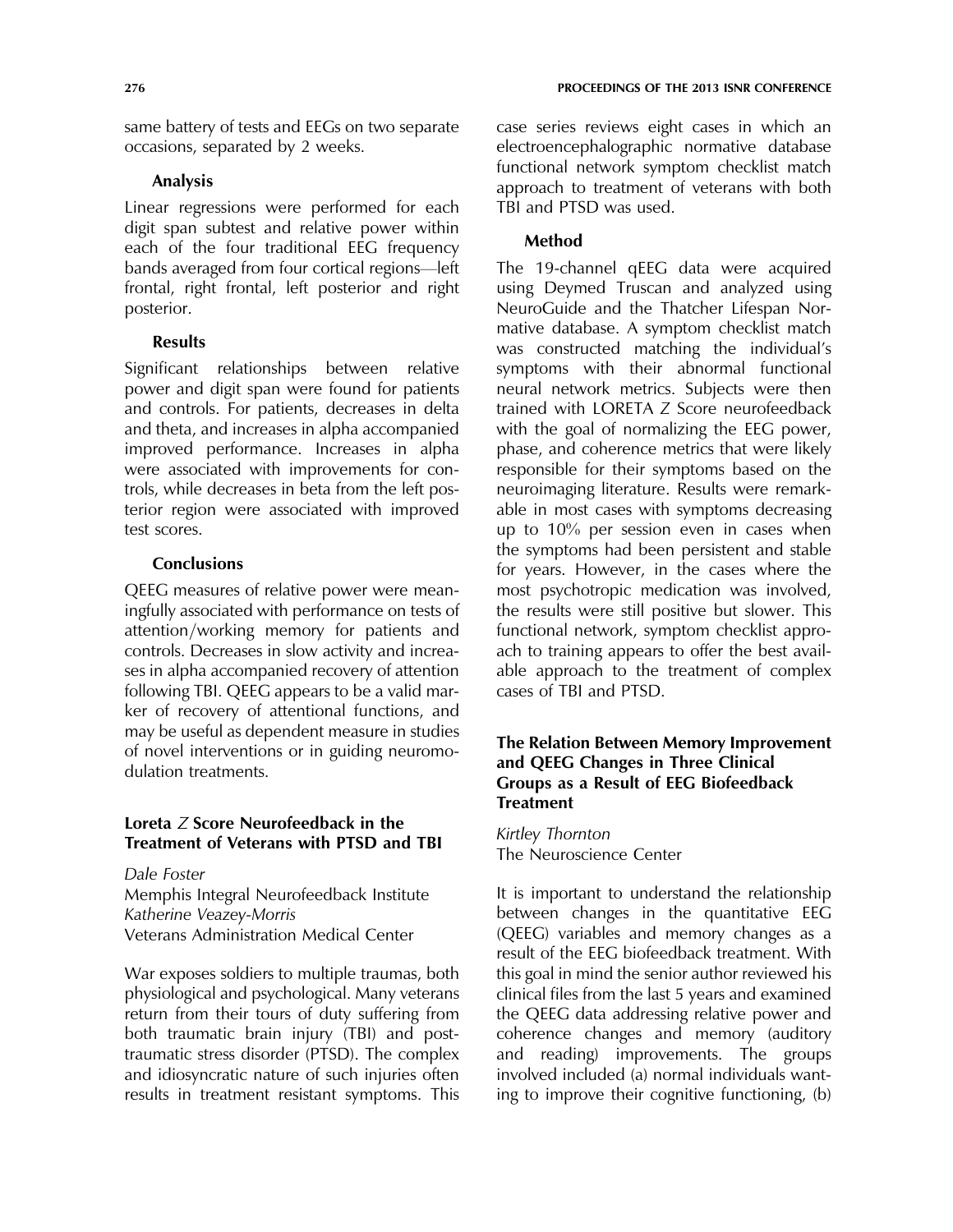traumatic brain injured (TBI) subjects, and (c) and (d) subjects who can best be classified as having a specific learning disability (SLD). The SLD group was divided between those who are older than 14 tears of age (adults) and those who are younger than age 14 (children) to reference the appropriate age-related normative group values. The analysis revealed significant improvements in auditory and reading memory across all groups as well as changes on the QEEG variables. All of the groups were performing above the normative reference group on measures of auditory and reading memory in terms of percentage differences (24 to 97%) and standard deviations  $(+1.28$  to 1.85). The average auditory memory standard deviation improvement was  $+1.52$ , whereas the average percentage change was 82%. For the reading task, the average memory standard deviation improvement was 1.38, whereas the percentage improvement was 154%. The experimental group was performing 1.66 SD (68%) above the control group on auditory memory and .90 SD (52%) above the control group on reading memory measures. For the QEEG variables, the average raw value of the Spectral Correlation Coefficient (SCC) change for alpha was 6.1 points (2.09 SD), for SCC beta1 (13–32 Hz) 6.53 points (1.81 SD), and for beta2 (32– 64 Hz) 7.5 points (1.77 SD). The changes on the relative power measures were less dramatic, albeit significant.

# Coherence Training for ASD: Enduring Effects Beyond 3 Years

Robert Coben Integrated Neuroscience Services

Follow-up studies of neurofeedback outcome after the active phase of treatment has ended are rare. While some studies have examined outcome 3 to 6 months following treatment (i.e., Gevensleben et al., 2010; Leins et al., 2007), follow-up periods that are longer than this are scant in the literature. Coben, Arns, and Kouijzer (2011) reported on follow-up periods up to 6 months in attention deficit/ hyperactivity disorder and 1 year (Kouijzer et al., 2009) for children with autism spectrum disorders (ASD). Of interest, in the work that has been done to date, it seems that the benefits of therapy are maintained and may even enhance over time. In this talk, I present data from children with ASD treated with neurofeedback including a follow-up at 3 years and a single case study with follow-up period at 8 years. These findings further establish the long-term benefits of neurofeedback.

# Efficacy of Cranial Electrotherapy Stimulation for Anxiety, PTSD, Insomnia and Depression: Military Service Members and Veterans Self Report

Jeff Marksberry Electromedical Products

Cranial electrotherapy stimulation (CES) is prescribed for service members and veterans as a complementary or alternative medicine modality for the treatment of anxiety, posttraumatic stress disorder (PTSD), insomnia and depression. The purpose of this study was to examine service members' and veterans' perceptions of the effectiveness and safety of CES treatment. service members and veterans  $(N = 1,514)$  who had obtained a CES device through the Department of Defense or Veterans Affairs Medical Center from 2006 to 2011 were invited to participate in the webbased survey via e-mail. One hundred fifty-two participants returned questionnaires. Data were analyzed using descriptive statistics. The majority of participants reported substantial clinical improvement (>50%) from using CES: anxiety (66.7%), PTSD (62.5%), insomnia (65.3%), and depression (53.9%). Respondents also perceived CES to be safe (99.0%). Those individuals who were not taking any prescription medication rated CES as more effective than the combined CES and prescription medication group. CES provides service members and veterans with a safe, noninvasive, nondrug, easy-to-use treatment for anxiety, PTSD, insomnia, and depression that can be used in the clinical setting or self-directed at home.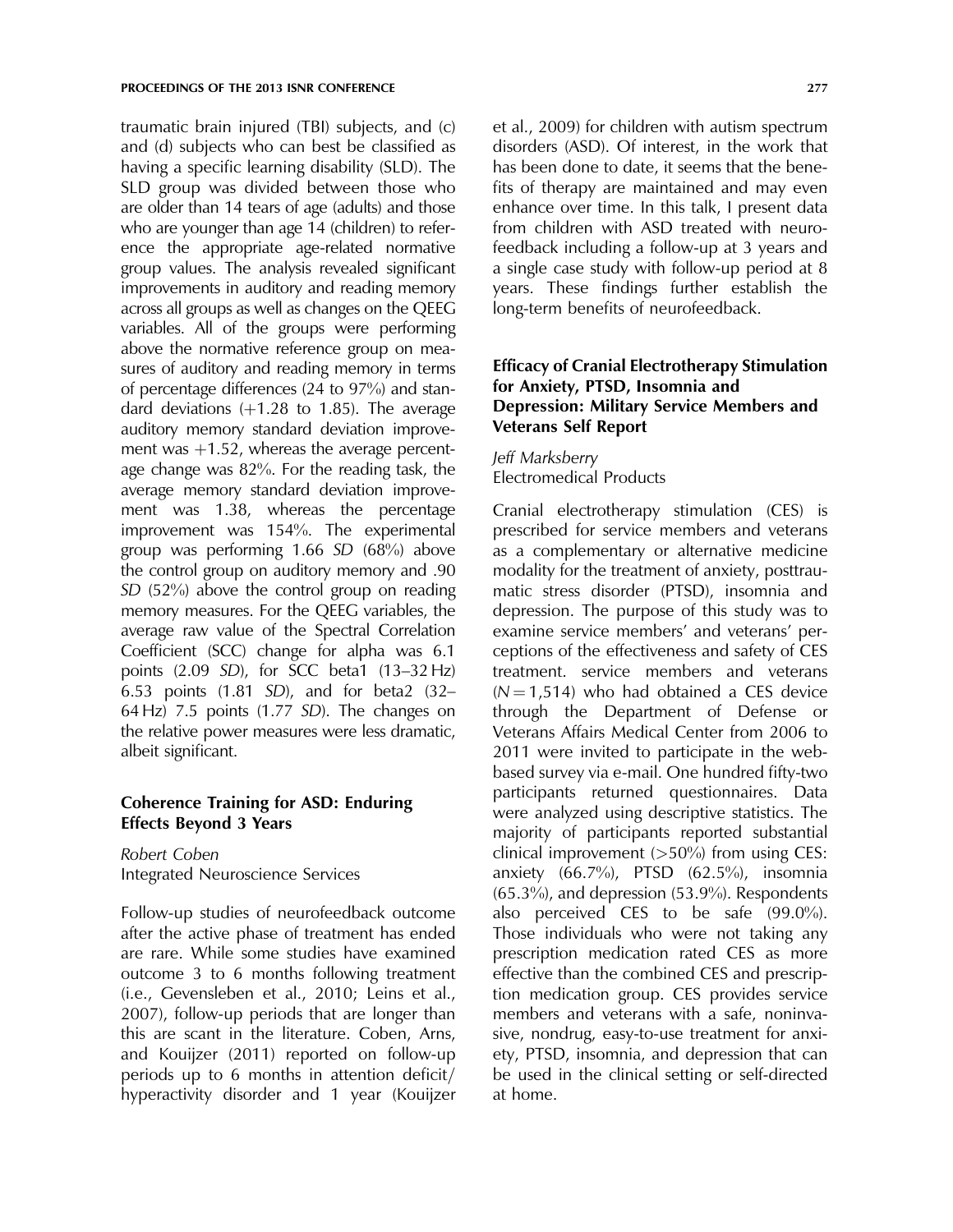# Neurofeedback for Early Psychosis: A Theoretical Rationale for Cognitive Rehabilitation

Thomas Cothran, Jonathon Larson, Lindsay Sheehan, Bethany Apa, and Christopher Haak Illinois Institute of Technology

Cognitive impairments in schizophrenia are the strongest predictor of functional outcomes, are relatively unaffected by current pharmacological interventions, and are present prior to the first psychotic episode. Deficits in cognitive control appear to be a core characteristic of schizophrenia. Cognitive control refers to processes that allow information processing and behavior to vary adaptively in the moment. The construct encompasses a broad range of mental operations including working memory, contextual processing, and attention allocation. It appears related to a general-purpose, superordinate network with critical nodes in the dorsolateral prefrontal cortex (DLPFC), anterior cingulate cortex (ACC), and mediodorsal nucleus of the thalamus (MDN). Recent evidence suggests that impairments in cognitive control result from disruption in the coordination of activity across brain regions that may stem from deficits in the development of normal brain connectivity. Abnormalities in neural synchrony are present in schizophrenia. Basic research suggests that deficits in neural synchrony underlie the development of deficient connectivity within and between distributed neural networks. During adolescent brain maturation a shift occurs from local to global coordination of brain states. In schizophrenia, nascent connectivity issues during childhood, that may be limited to small-world networks, are then unable to support the shift to higher order organization, resulting in disability. Precise neural synchronization between neural assemblies appears to promote longterm potentiation and the development of cortical networks. The absence of such synchronization may produce depression in the connection between neurons. Deficits in synchrony could plausibly explain the specific dysfunction between DLPFC, ACC, and MDN that underlies impairments in cognitive control. This presentation will review neurofeedback studies for schizophrenia and a neurodevelopmental model of the disorder. Finally, a rationale for the use of neurofeedback in treating cognitive impairments in early psychosis within the context of a clinical staging model will be discussed.

# Neuromodulation of EEG LORETA Connectivity Measures to Support Abstinence From Alcohol and Drugs

Jack Johnstone Q-Metrx, Inc. George Fein Neurobehavioral Research, Inc.

Alcohol dependence is a disorder with an impulsive and compulsive drive toward alcohol consumption and an inability to control or inhibit alcohol consumption. Neuroimaging studies suggest that these behavioral components correspond to an increased involvement of regions that mediate appetitive drive and reduced involvement of regions that mediate executive inhibitory control. We have recently shown using functional connectivity fMRI that, compared to nonsubstance abusing controls, long-term abstinent alcoholics evidence (a) decreased synchrony of limbic reward regions (e.g., caudate and thalamus) with both the Anterior Cingulate Cortex (ACC) and the Nucleus Acumbens (NAcc) and (b) increased synchrony of executive control regions (e.g., dorsolateral prefrontal cortex) with both the NAcc and the subgenual ACC. These results are graded with duration of abstinence and are present both in cross-sectional and longitudinal studies. These results are consistent with a compensatory mechanism that develops with abstinence such that at rest, decisionmaking networks are primed to be less responsive to appetitive drive stimuli and ready to exhibit inhibitory control. Facilitation of these adaptive changes may show promise as a treatment for individuals pursuing abstinence from alcohol and drugs. Studies to be reported here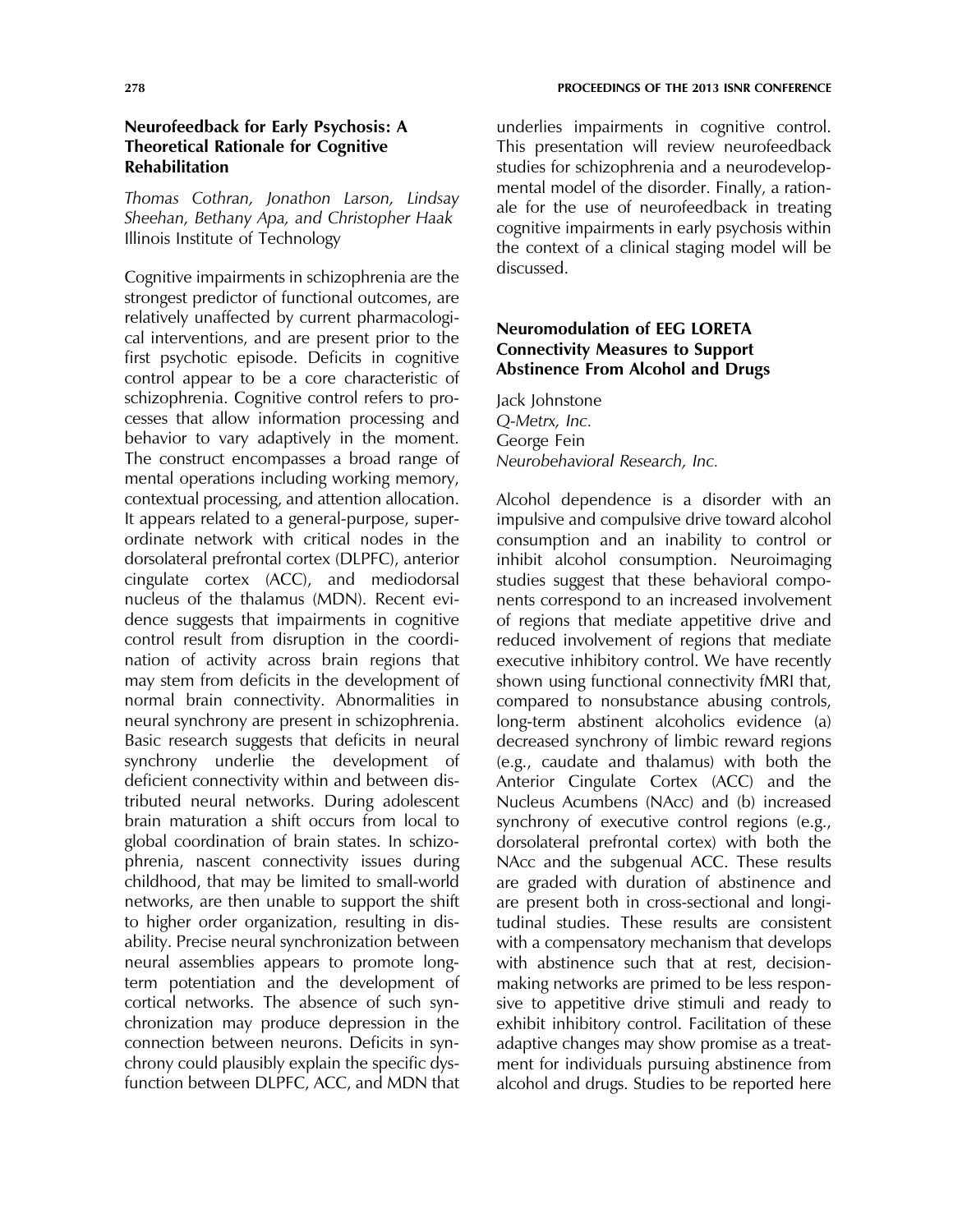are extending these findings from fMRI to EEG using LORETA connectivity analysis with the goal of developing a neurofeedback treatment supporting long-term abstinence from alcohol and drugs.

# Continuous Performance Test Results Following Neurofeedback and the Efficacy of Frequency Optimization Using Bipolar Training Montages

John Putman The EEG Institute

The existence of Infra low (or Very Slow) frequencies in the brain has been known for many years, but their relevance to the EEG has only recently begun to be understood. (Very Slow frequencies are defined as those 0.1–0.01 or lower). Although their origin is not completely clear, evidence suggests that they play a fundamental role in the management of cortical dynamics. These low-frequency oscillations also play a role in attention where lower amplitudes of infralow activity are correlated with attention deficits (Helps et al., 2007). In addition, shifts in slow cortical potentials seem to precede the onset of seizures (O'Leary & Goldring, 2007).

### Neurotherapy for Sustainable Addiction Recovery: An Integrated Model

Judith Ann Miller

International Neural Renewal/Courage to Change Ranch

Three decades of research and development call for a state-of-the-science addiction recovery model. This paper introduces An Integrated Solution for Addiction Recovery. The purpose of this paper is threefold: (a) to present a historical perspective on the advent of neuroscience adapted for addiction treatment, (b) to present an analytical case series report that reveals neuro-therapy to be a promising therapy for addiction solutions, and (c) to present an Integrated Model for Sustainable Addiction Recovery. The research reported in this paper is based on a 2-year progress report (2011 to 2012) with a total sample size of 100 and (2012–2013) with a total sample size of 100 addicted clients of an addiction recovery program. Following neurotherapy, 100% of the 200 clients experienced profound relief from the symptoms of addiction (depression, anxiety, insomnia, PTSD, and dual diagnosis) suffered prior to treatment.

# Exercise for Attention: QEEG, ERP, and Behavioral Evidence

Lindsay Thornton USOC Alex Thornton

The link between exercise and cognition has been established (Chang et al., 2012; Smith et al., 2010). Effects tend to be small but significant, and tend to occur in executive function, memory, and attention domains. Although there have been many studies that have examined cognitive function in adults, purely cognitive studies of exercise and cognition in children are rare (Best, 2010). There are many studies of children in the context of academic performance. A review of school studies is contained in a recent CDC (2010) white paper; exercise in school generally has a positive effect or no effect on academic and cognitive performance. Attention deficit/hyperactivity disorder (ADHD) specific research on exercise is scarce. Archer and Kostrzewa (2012) suggested that ADHD may be improved by exercise, noting that ADHD individuals tend to have deficits in many areas that are improved by exercise (Halperin & Healey, 2011). Preliminary evidence suggests that ADHD children may demonstrate improved executive function after a long-term exercise program (Gapin et al., 2011). A recent study (Pontifex et al., 2013) has demonstrated positive effects of a single bout of exercise on task switching and the P3 component in ADHD, building on previous work (Pontifex et al., 2011) showing differences in P3 latency and amplitude across high-fit and low-fit children. In the present study, students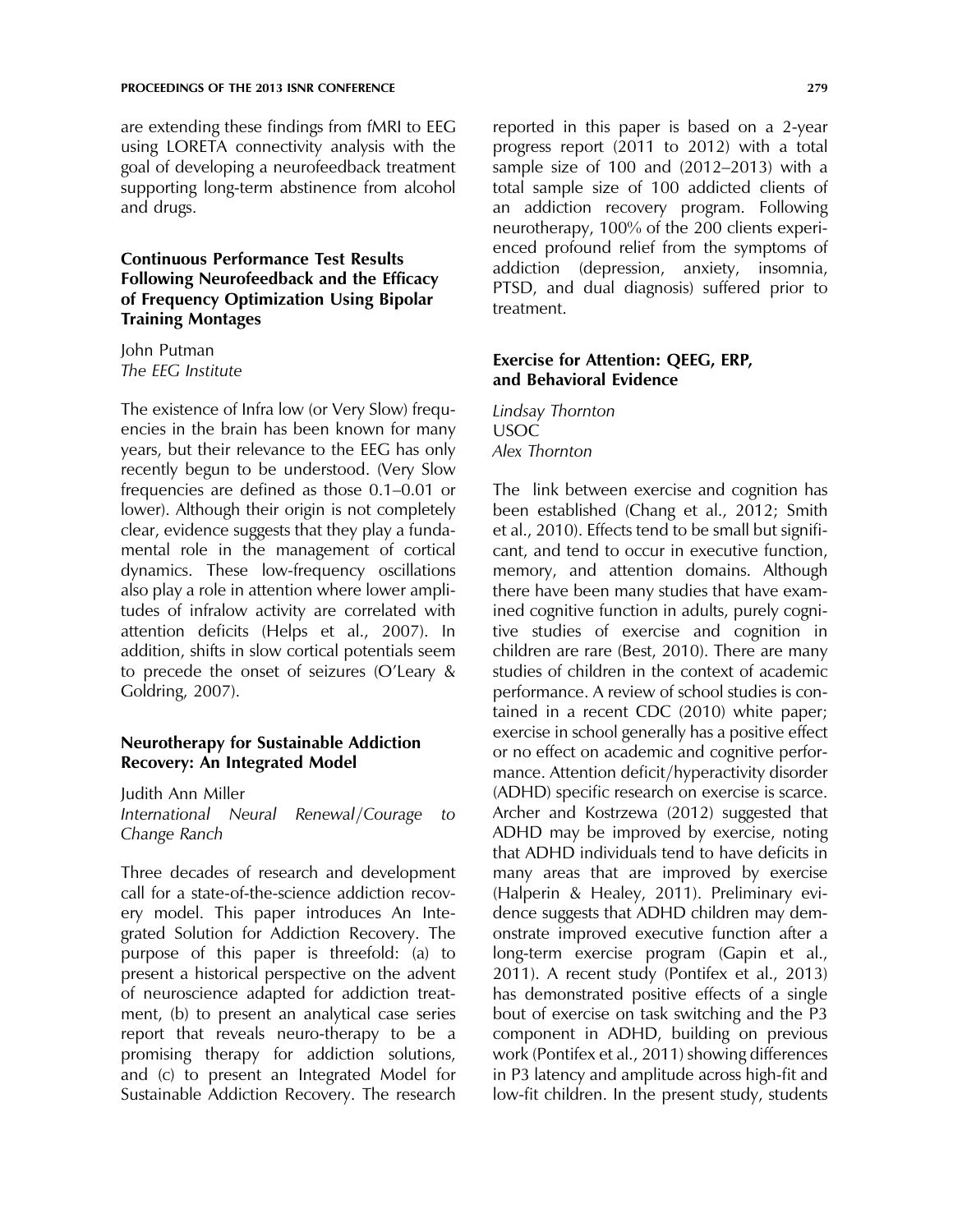$(N = 55)$  were recruited to participate in a month-long, before-school cycling program. Twenty-two unmedicated students had an ADHD diagnosis or had reported attentional difficulties and participated in QEEG and ERPs at pre- and postmeasure. Decreases in theta, mu, and alpha were observed at various sites across the cortex. P3b latency and amplitude improved. Although the sample size is small, this study provides evidence of neuroeletric changes toward the norm in unmedicated children with attention deficits at baseline, and improved attentional behaviors.

# The Impact of Audio Environment on Attention

#### Charles Wasserman

This study examined the relationship between audio environment and attention. Although background noise has generally been assumed to be distracting, recent research has suggested that the opposite may be true. Attention was assessed in 27 participants using a continuous performance test under three different noise conditions: exposure to ambient noise (the control), pink noise, and an audio track from television. Attention was significantly improved in pink noise as compared to the ambient noise, whereas no differences were found between ambient and television conditions. These findings suggest that not all noise is created equal when it comes to paying attention.

### Using Neurofeedback in a Forward Operating Base: Afghanistan July 2011–July 2012

Michael Villanueva US Army Medical Service Corps 7214 Medical Support Unit Colin Rader US Army 504th BFSB

This presentation discusses lessons earned from implementing neurofeedback within an Afghanistan Forward Operating Base. Four perspectives are addressed: Clinical, Combat

Operations, Program, and Medical. Clinically, neurofeedback proved effective in (a) rapidly relieving operational stress symptoms; (b) facilitating personal management of Axis I and II symptoms and behaviors, including easing signature mTBI symptoms; and (c) reducing recovery time from strenuous physical training. Operationally, neurofeedback delivered both unanticipated and unexpected benefits: Senior Officers used Alpha Theta (AT) sessions to facilitate visualization in mission planning, Intelligence Officers used AT to scaffold perceptual abilities, and patrol leaders used AT and Infralow neurofeedback sessions to facilitate adjustment from long patrol hours noting less distractibility, less irritation, and less fatigue—overall, a rapid return to ''baseline'' after kinetic patrols. Programmatically, clinic utilization rates of neurofeedback by soldiers over the course of the 12-month deployment suggests the neurofeedback ''training the brain'' paradigm to be congruent with Army values in that sessions were viewed as a metric of personal responsibility, a training tool, rather than a behavioral health intervention. This perception may have been key in reducing stigma commonly associated with accessing behavioral health services. Medically, the Battalion Aid Station observed a decline in the number of prescriptions issued for sleep and anxiety, increased mood stabilization in soldiers, and increased cognitive efficiency in key infantry units. Effectiveness of neurofeedback engendered a closer working relationships with army and navy doctors and psychiatrists who monitored psychiatric medications in person or vis-à-vis telemedicine. Overall, anecdotal evidence from deployment suggests neurofeedback demonstrates cultural sensitivity to a special population's operational and cultural needs.

# Breathing, Blood Flow, and the Brain— An Evolutionary Understanding

Stephen Elliott COHERENCE LLC

Resonant breathing generates a blood wave in the circulatory system of significant magnitude.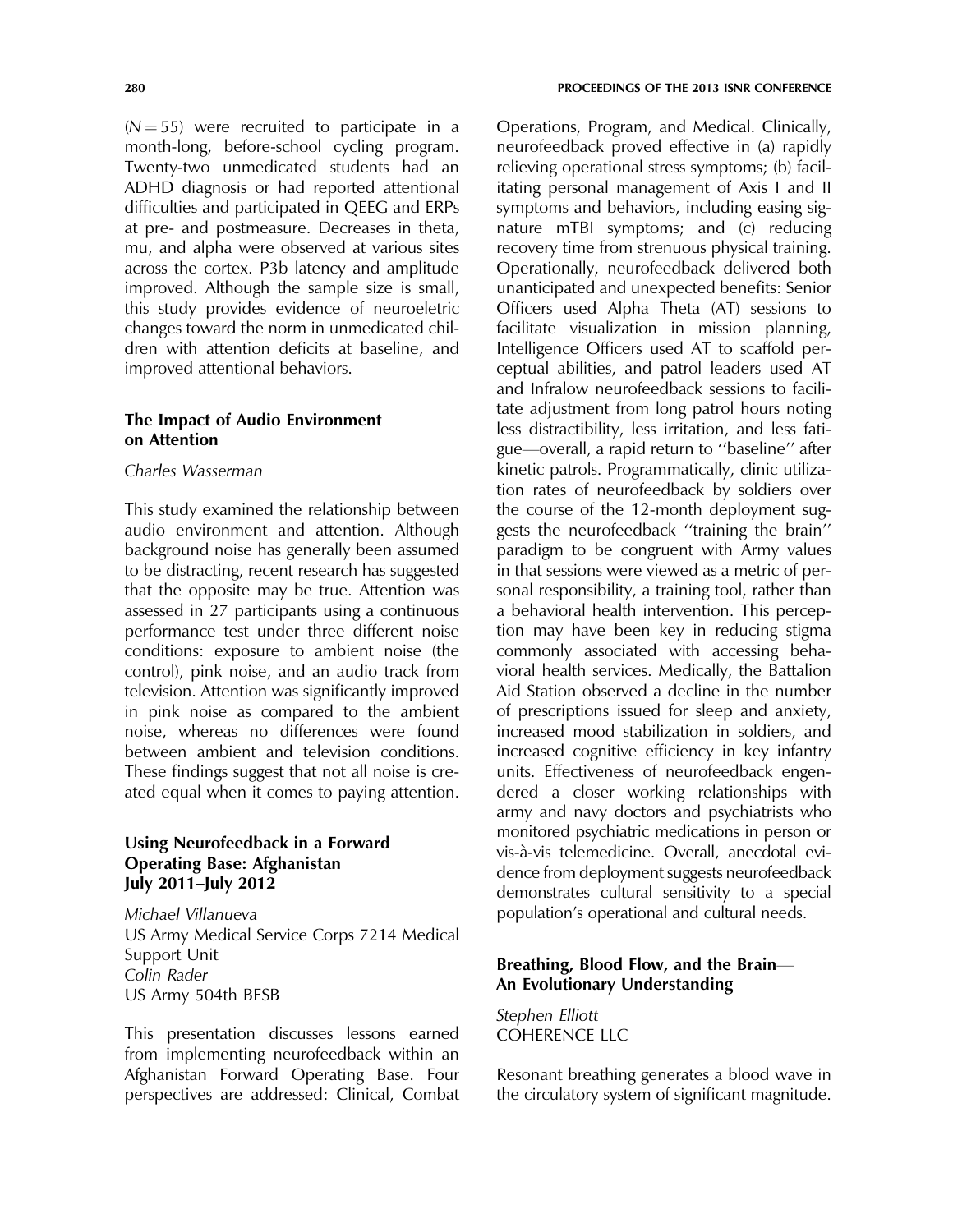This wave rises in the arterial tree during exhalation and rises in the venous tree during inhalation. During exhalation, oxygenated blood exits the lungs, flows through the left heart and into both ascending and descending aortas, the ascending aorta supplying the head and brain. The physiological impetus for the wave is movement of the diaphragm. This presentation asks, ''What is the evolutionary necessity for the wave and for the diaphragmatic action that produces it?'' An argument is presented that the diaphragm is necessary to move blood upward against gravity and evolution of the diaphragm correlates with physical erectness of vertebrate life and of man.

### Clinical Use of Delta Peak Frequency Neurofeedback for Mild Head Trauma

Frank Morganti Pittsburgh Hyperbaric Institute Richard Genardi Private practice

This talk presents assessment data and clinical results obtained by using the peak frequency of Delta (1–4 Hz) as a key indicator and neurofeedback parameter. This approach made it possible to obtain improvements in clients who did not respond to previous interventions. QEEGs were inspected of patients who had suffered one or more concussions and participated in a hospital based concussion program but failed to remit their symptoms back to normal, even after 20 or more hyperbaric oxygen treatments were given after the concussion medical treatment failed. QEEGs were given pre- and posthyperbaric treatment and after medical failure, and further inspection of qEEGs results revealed unchanged, significantly elevated Delta peak frequency in all or a majority of the  $10/20$  sites acquired during the pre and post qEEGs in the range of (2.0–2.8 Hz). These patients varied in age from 13 to 19 years old. Several other older adults that had presenting symptoms of slow processing, depression, and short-term memory symptoms and were medially treated specifically for those symptoms underwent qEEG. They also had elevated Delta peak frequency, and when questioned, remembered having mTBI years before that was undiagnosed. Their symptoms were tracked across multiple brain functional sites by a rating scale linked to fMRI findings to that site. Diffuse axonal injury was evident by involvement of a majority dysfunctioning sites. As a result of this finding, a neurofeedback protocol was developed to reward reduction of Delta peak frequency between 1.7 and 1.9 Hz. Patients demonstrated within-session changes of 0.5 Hz or more in Delta peak frequency, demonstrating effective operant training to reduce this frequency to enter the normal range.

# Immediate and Follow-Up Success of Neurofeedback Treatment for 20 Severely Depressed Clients: Quadrant Brain Theory and Application

Angelo Bolea and Dennis Romig Private practice

The application of the quadrant brain theory was previously demonstrated as successful in the neurofeedback treatment of chronic inpatient schizophrenia (Bolea, 2010). The quadrant brain theory and rationale was since applied with a cohort of 20 suicidal and severely depressed physician-referred patients. The initial treatment success was 95% with only one client dropping out of treatment. The 12-month follow-up had 0% relapse in all clients that completed treatment. These results compared to 50% relapse for prescription drug only treatment for depression study groups. The quadrant brain theory and methodology's utility may extend beyond success in treating depression and schizophrenia. The theory is presented as well as its application in the treatment of depression.

# Two-Year Pilot Study of Neurotherapy and Audiovisual Entrainment in a Private, RuraL K-12 School

Rebecca Ruefer, Shirley Dyk, and Paul Swingle

A 2-year study evaluating the feasibility of offering neurotherapy and audiovisual entrainment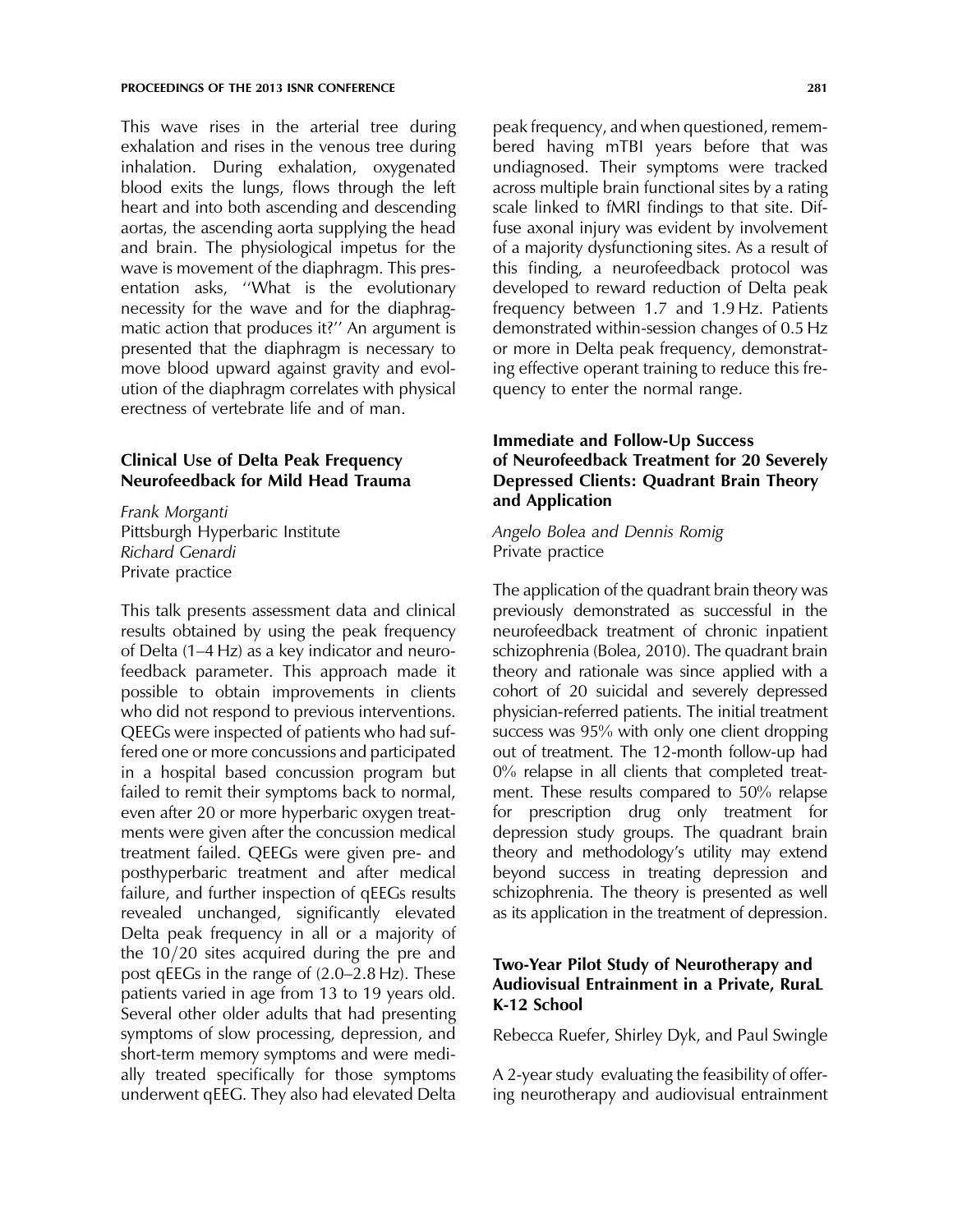in a private K-12 school in rural Montana began in August 2011. Several groups of students were included, comprising both mainstream neurotypical students and resource students and ranging in age from 6 to 18 years. All students were evaluated using the Clinical Q assessment prior to treatment and again every 10 sessions. The Clinical Q reports were e-mailed to a long-distance mentor, and the appropriate protocols were e-mailed back to the providers. The providers were a bioengineer and a special education teacher, both of whom had undergone training but neither of whom was BCIAcertified. The logistics, feasibility and results, both behavioral and academic, are presented.

# Integral Neurofeedback is Superior to Conventional Medicine in a Case of Bipolar Disorder

Dale Foster Memphis Integral Neurofeedback Institute Bryan Butler Memphis Integral Neurofeedback Institute Wes Center Focus for Living

Conventional medicine views bipolar disorder as a biochemical disease with a psychopharmacological treatment but no cure. Although this perspective offers some utility, recent advances in neuroscience offer alternative models that are more effective in improving the function and quality of life of those who suffer from this illness. This 20-year case study of a patient diagnosed with bipolar disorder is viewed through the lens of the Integral AQAL model, including linear and nonlinear systems perspectives as well as subjective and intersubjective factors. The patient's recovery and development is illustrated through surface qEEG, LORETA, and SPECT neuroimaging, subjective report, and neuropsychological assessment as he progressed from physical disability to a highly functioning adult via an integral neurofeedback approach. Using multiple modalities of neurofeedback, biofeedback, neuro-modulation, neuro-stimulation, lifestyle management, neurochemistry management, and intersubjective

experiential work, this individual was able to decrease psychotropic medication from six prescriptions to zero, overcome numerous posttraumatic stress symptoms, and improve cognitive function to the point of completing a graduate degree and becoming a licensed health service provider. The typical prognosis of a patient with bipolar disorder treated with conventional medicine is compared with the superior possibilities of an integral neurofeedback approach based on this case study.

# Neurofeedback in a Public School Setting: Efficacy as an Intervention for ADHD, Inattentive Subtype to Improve Reading Achievement

Jeffry La Marca University of California, Riverside

Neurofeedback has been used since the 1970s as an intervention to address the symptoms of attention deficit disorder/attention deficity hyperactivity disorder (ADD/ADHD). Studies<br>consistently suggest that neurofeedback suggest that neurofeedback training enhances cognitive performance (Vernon et al., 2003), increases IQ scores (Linden, Habib, & Radojevic, 1996), and improves attention (Leins et al., 2007). Furthermore, research indicates that neurofeedback is most efficacious for ameliorating symptoms of inattention, which are associated with learning difficulties and academic problems. Addressing the needs of students with  $ADD/ADHD$  is especially critical in schools, as this is where most children are first identified and their impairments become evident (USDE, OSERS, & OSEP, 2008). Research consistently demonstrates that attention deficits have a deleterious effect on academic attainment (Barkley, 2002). Children with ADHD, inattentive subtype have considerably more problems with processing speed than both typically developing peers and students with other subtypes (Ghelani, Sidhu, Jain, & Tannock, 2004). Studies have also found that individuals with the inattentive subtype process visual information slowly and exhibit impairments in allocating attention to information within their visual field (Swanson,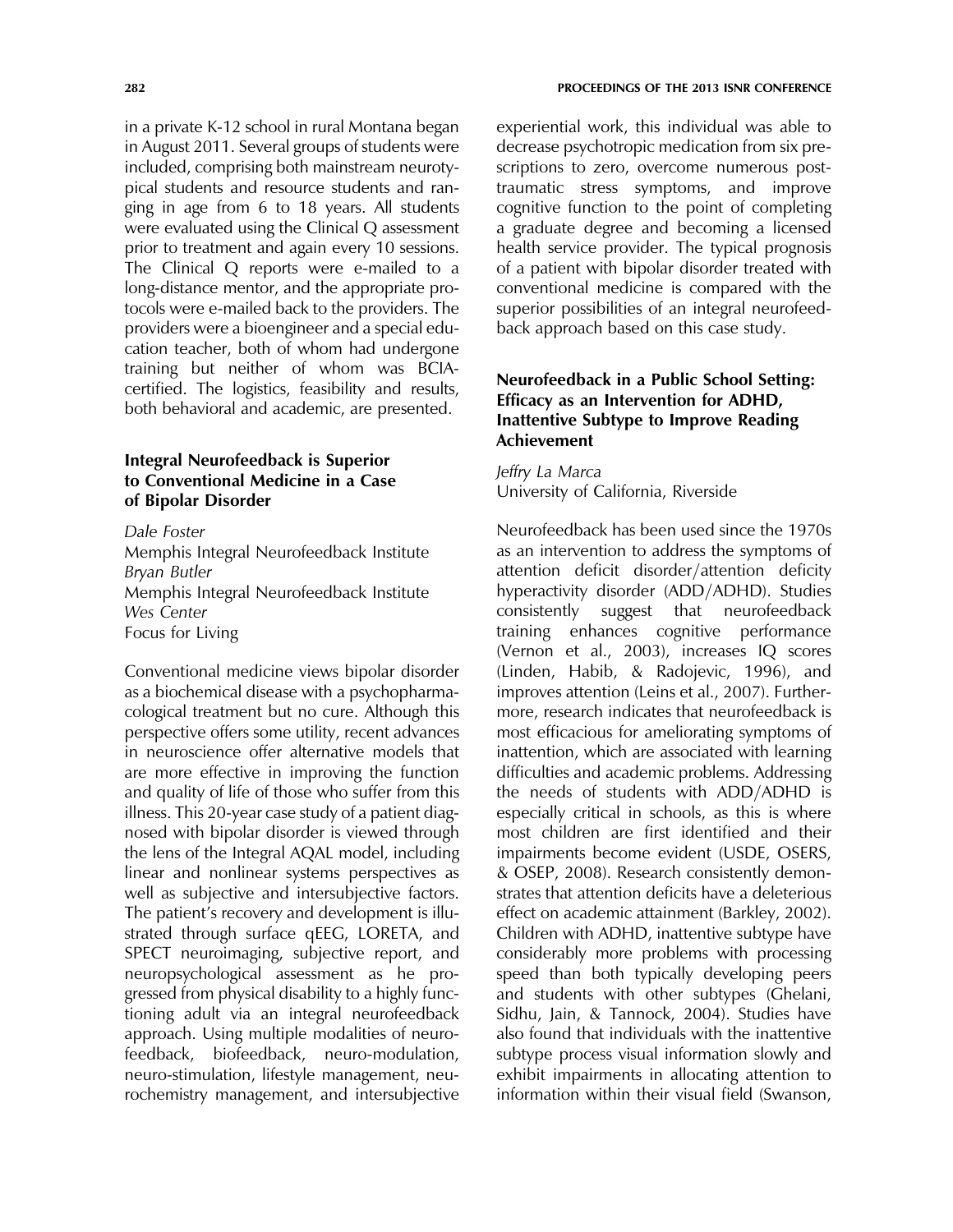Posner, Potkin, & Bonforte, 1991). Reading and math disorders, along with other learning disabilities, appear to be more prevalent in individuals with the inattentive subtype than found in those with the predominately hyperactive-impulsive type (Willcutt & Pennington, 2000). Although medical and psychological interventions cannot be ignored, especially because these are often implemented with the specific goal of maximizing school success, the responsibility for accommodating students with special needs in school ultimately falls to educators. Neurofeedback may have the potential to be used by highly trained educators to improve school performance. This presentation discusses the findings of the first study to directly examine the use of neurofeedback as an intervention to improve attention, reading fluency, and reading comprehension in a public school setting.

# Modeling EEG-Band Neurofeedback: Modulating Internal States Without Conditioning of EEG Sources

Leonardo Trejo

Pacific Development and Technology, LLC Roman Rosipal, Nayson Fernandes, and Rasheed Akbarut

At least three neurofeedback techniques can produce measurable behavioral and neurophysiological changes. These involve modulating slow-cortical potentials (SCP), fMRI BOLD signals, or amplitude (or power) in narrow EEG bands. We think SCP neurofeedback may work indirectly by conditioning task-specific attentional focus, whereas fMRI neurofeedback directly conditions regional brain activity during task performance. However, the object of conditioning in EEG-band training is unclear because there is no overt task to perform, and the electrophysiological and behavioral changes can occur rapidly. In a previous double-blind, placebo-controlled experiment, we trained participants to increase EEG amplitude in narrow bands (C3-SMR, C4-SMR, C3-Beta, sham) using auditory rewards and 30-min training sessions over 5 consecutive days. We observed widespread changes in ERP/ERSP patterns for reward stimuli during training. However, we did not find significant conditioning of trained bands within or across sessions. We also observed improved performance of a hemispheric attention task in the C3-Beta group after five sessions. To explain these and related results we are developing a four-part model: First, introspective tasks, such as mind wandering during rest or autobiographical memory, engage a Switching Network that activates an internally directed Default Mode Network and deactivates externally-directed problem-solving networks, Second, the DMN activates a ''self-control'' system that links rewards to internal states of arousal, motor activation, attentional focus, or cognitive engagement. Third, the internal states covary with synchrony in fundamental EEG ''atoms.'' We separately developed EEG atom metrics, where each atom represents one oscillatory EEG mode in the 1–40 Hz range, with a unique spectral envelope, topographical power distribution, and pattern of connectivity. Fourth, when the self-control system is engaged, neurofeedback rewards condition internal state modulations or ''responses'' that cause EEG atom synchrony levels to change accordingly. Thus EEG-band training conditions the self-control system, which can then manage internal states and global network connectivity.

# The Influence of Individual Alpha Peak Frequency on Resting State EEG in Adults With Attention-Deficit/Hyperactivity Disorder

Sarah Wyckoff University of Tuebingen/University of Pennsylvania

#### **Objectives**

Adult attention-deficit/hyperactivity disorder (ADHD) has been characterized by deviant patterns of EEG activity during resting state, particularly increased theta and decreased beta, to a lesser degree. A recent investigation of childhood ADHD populations indicated that theta/beta activity was mediated by individual differences in alpha peak frequency (iAPF). The present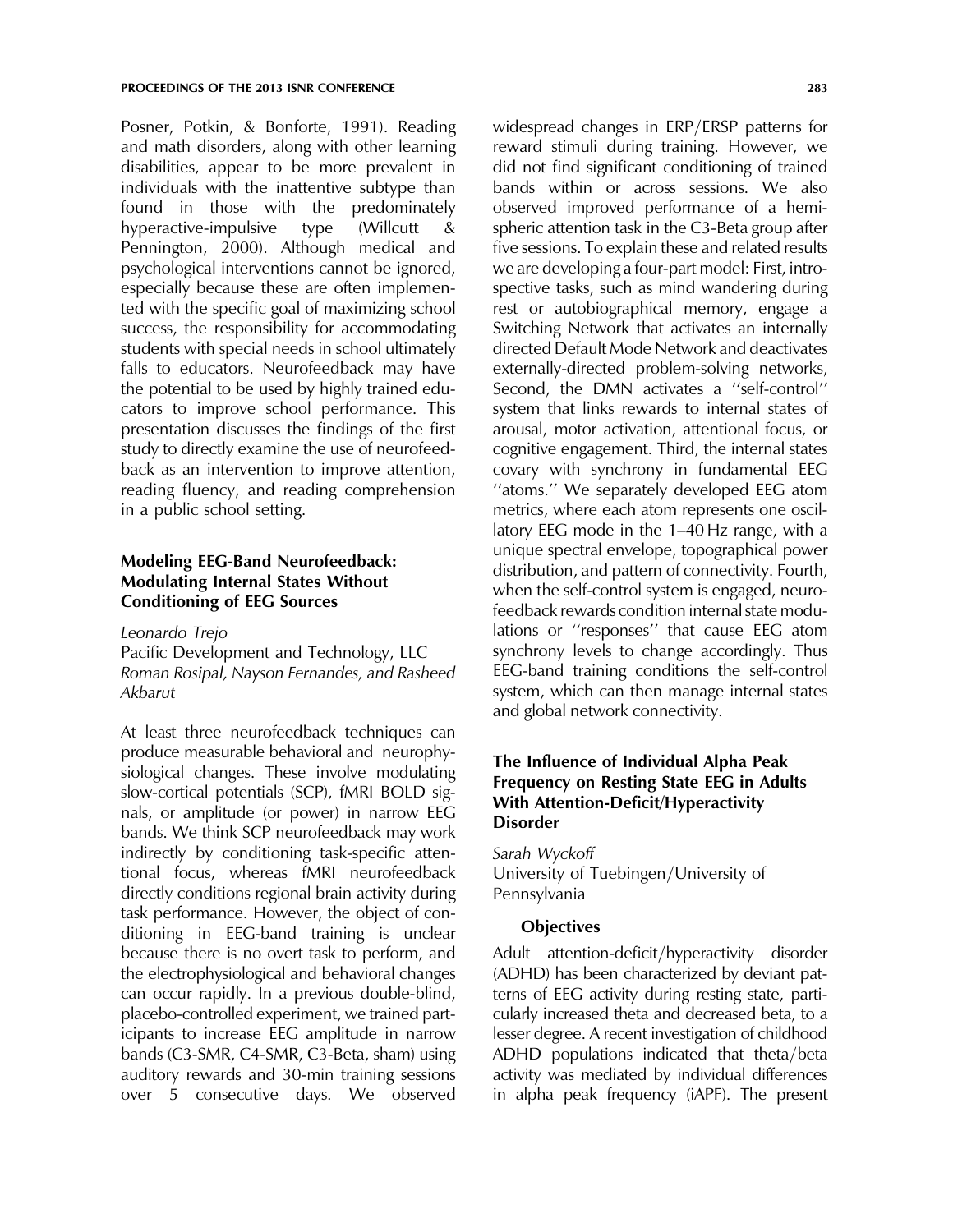study seeks to investigate whether iAPF influence EEG findings in adults with ADHD, as well as to explore the relation between resting-state brain oscillations, iAPF, and core ADHD behaviors.

### **Methods**

Continuous 21-channel EEG was acquired from 46 adult participants with DSM-IV defined ADHD and 46 healthy controls. For each frequency band (delta, theta, alpha, beta, theta/ alpha, and theta/beta power), power analysis (absolute and relative power), and condition (eyes-closed and eyes-open), a mixed analysis of variance was used to examine the effects of region and group using fixed frequency and individualized iAPF bands. Partial correlation coefficients were calculated between ADHD behavioral measures and QEEG data.

### Results

Using fixed frequency bands, ADHD participants presented with elevated theta, beta, theta/alpha, and attenuated alpha activity. However, several interactions within the theta, beta, and theta/ alpha frequency bands were no longer significant after using individualized frequency bands. No consistent relation was found between restingstate brain oscillations and ADHD behaviors, with the exception of a weak positive correlation between iAPF and inattention. The present results suggest that discrepant QEEG findings within adult ADHD research may reflect differences in iAPF. In addition, EEG activity in adult ADHD appears to be mediated by distinct neurophysiological subgroups such as frontal theta and high alpha peak frequencies.

# Conclusion

Future research should investigate the functional role of resting-state brain oscillations by investigating neurophysiological subgroups and controlling for iAPF.

# The Pause That Reinforces: The Role of Arousal Modulation in EEG Operant Conditioning

M. Barry Sterman David Geffen School of Medicine, UCLA

Currently, the field of neuroscience is driven mainly by genetics, neurochemistry, cell biology, and technology-enabled brain imaging. In an earlier age, the field was more focused on neuro-physiology and system organization. This presentation attempts to integrate these two approaches in proposing a rational model for the processes that enable learning in general and operant conditioning in particular. Specifically it focuses on reward. What system organization produces changes in brain physiology and circuit dynamics as a result of reward? How do these changes produce response reinforcement? What neurofeedback methodologies actually promote and confirm these events?

# Neurotherapy for the Treatment of Noncombat Posttraumatic Stress Disorder: A Case Report

Corey Feinberg and Elsa Baehr NeuroQuest

This is the case report of a female adult diagnosed with posttraumatic stress disorder (PTSD) that was not induced by combat or trauma experienced in the line of duty, but rather the posttraumatic psychological distress of having been reared by a mother who was a survivor of the Holocaust. The purpose of this report is to examine the subject's neurological and behavioral response to neurofeedback training as a treatment intervention for her symptoms of PTSD. Pretreatment baseline measurements were taken that included an initial intake interview where the subject described the nature and severity of her symptoms, a Quantitative EEG analysis was performed, and self-report inventories were administered using Beck short forms for depression (BDI) and anxiety (BAI). A customized neurotherapy treatment strategy was applied using QEEG guided neurofeedback protocols involving posterior, eyes-closed combinations of Live Z-Score Training for power and coherence, as well as traditional amplitude training protocols. Client observations were recorded at various significant points to reflect self-reported changes in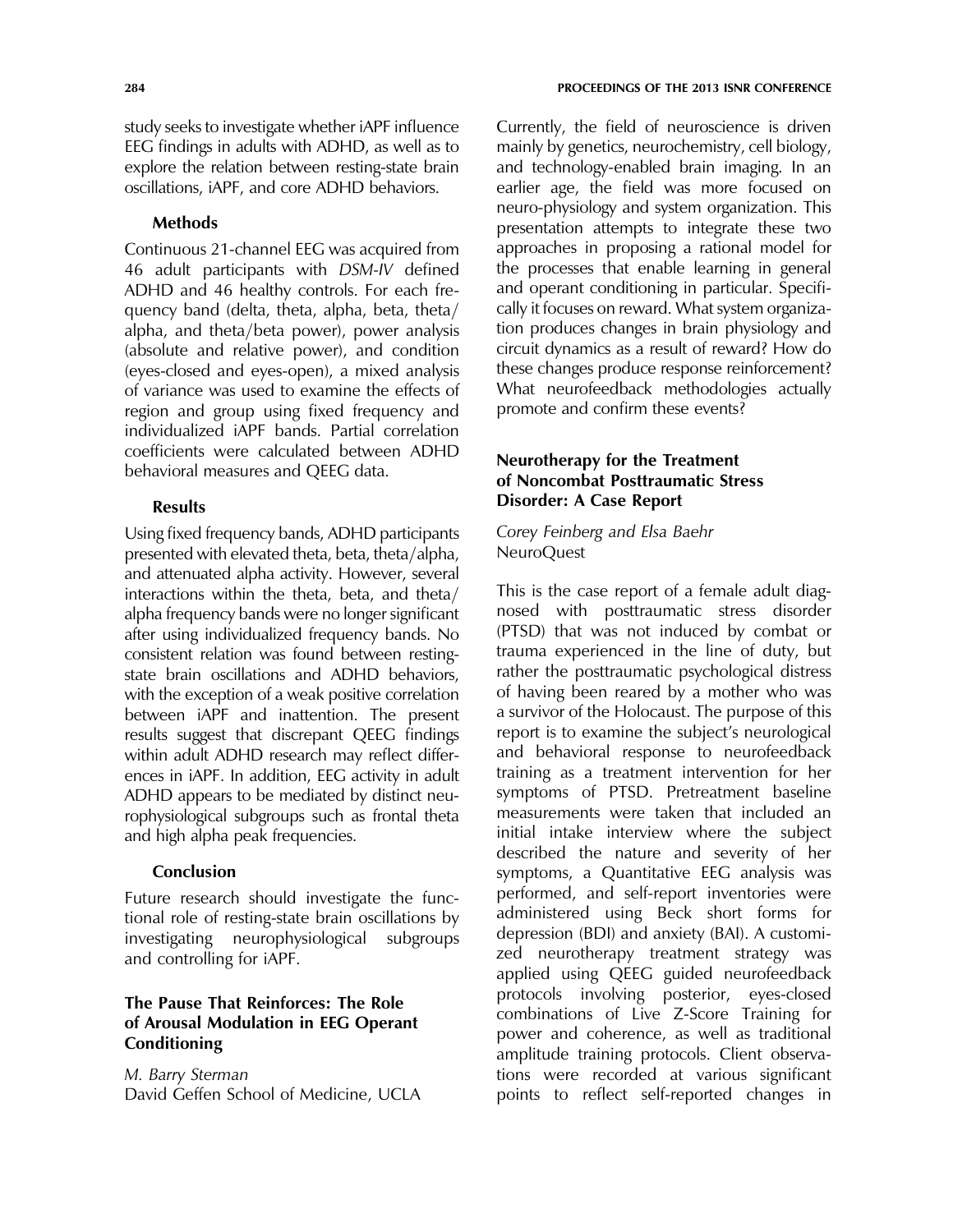symptoms, and professional observations were gathered about treatment progress from the patient's therapist. In this case, the neurotherapy treatment strategy was able to produce significant changes in the subject's EEG toward a pattern of normalization. These changes in neurology mirrored positive patterns of remediation in the subject's symptoms of PTSD that showed a significant reduction in both severity and frequency of occurrence. The improvements in behavior were observed by the clinician administering treatment, the subject's therapist, and by the patient herself. Posttreatment assessment indicated decreases in anxiety as measured by the BAI and qualitative improvements in the post QEEG.

# LORETA *Z*-Score Neurofeedback as a Potential Application in Depression and Anxiety

J. Lucas Koberda, Andrew Bienkiewicz, Andrew Moses, Laura Koberda, and Paula Koberda Tallahassee Neurobalance Center

Prior reports have already demonstrated that standard 1–2 electrode neurofeedback (NFB) is beneficial in the treatment of depression and anxiety (Dias, 2011; Hammond, 2005). Recent developments in computer technology and the introduction of LORETA NFB enable more precisely targeted therapy. This report contains analysis of 31 patients who were enrolled in LORETA Z-score NFB due to depression and anxiety. Many of the patients were referred for NFB by psychiatrists due to resistance of the symptoms to medications. A patient's workup included EEG, QEEG/LORETA electrical imaging as well as brain imaging. LORETA showed areas of frontal lobe or Anterior Cingulate dysregulation as the most frequent finding. The design of this study was to complete a QEEG before beginning NFB to conduct QEEG-guided biofeedback treatment. A QEEG was also completed after 10 sessions of NFB therapy to see if any objective improvement in QEEG/LORETA abnormalities was noted. Patients were also requested to give their subjective feedback on the degree of symptoms improvement. Most of the patients completed at least 10 sessions of NFB, and the degree of subjective improvement (if any) was recorded. Twenty-four patients (77%) were found to have subjective and/or objective improvement. These results are very promising, and indicate high potential effectiveness of LORETA Z-score NFB in the treatment of anxiety and depression.

# Coherence: Toward Multivariate Analyses and Training

Robert Coben Integrated Neuroscience Services

Traditionally and historically, EEG coherence estimates have arisen from cross-correlations between pairs of electrodes (Bendat & Piersol, 1980; Otnes & Enochson, 1972). These concepts have commonly been used and applied. In fact, a search in Google Scholar for ''EEG coherence pairs'' revealed more than 14,500 citations. Concerns in the literature have emerged about the accuracy of pairwise measures (Barry, Clarke, McCarthy, & Selikowitz, 2005), and research has demonstrated that multivariate methods more accurately reflect the true nature of connectivity (Blinowska, 2011). These findings demonstrate the need for multivariate strategies for assessing coherence. These various methods are presented and discussed during this talk. Given that multivariate assessment strategies lead to more accurate coherence measures, it only makes sense that multivariate coherence training methods should be explored as well. One such initial approach is also presented.

### Neurofeedback as an Alternative Treatment for Chronic Primary Insomnia

Olivier Pallanca Paris Hospital APHP-IMC Yann Renard

The pathophysiology of Primary Insomnia (PI) remains mostly unclear, but cortical hyperarousal may represent a final common pathway in the development and maintenance of the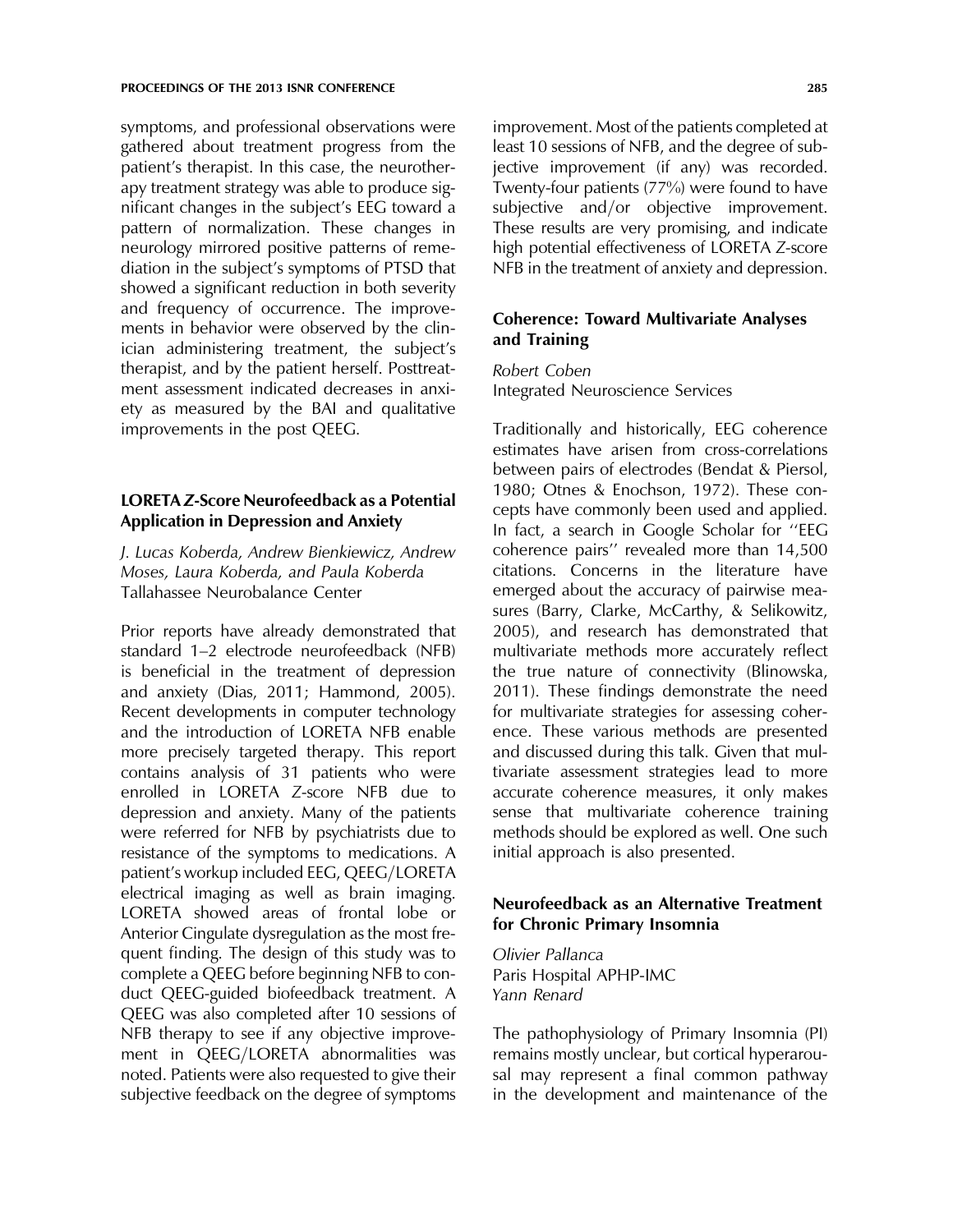disorder, which might cause the experience of sleep onset insomnia and non-restorative sleep (Perlis, 1997; Riemann, 2010). Several studies have shown that patients with insomnia exhibit elevated levels of Beta EEG activity (14–35 Hz) at or around sleep onset and during NREM sleep and EEG spectral power in the beta range has been suggested to be an index of cortical arousal (Buysse, 2008; Freedman, 1986; Merica, 1992; Perlis, 2001). Furthermore, cognitive behavioural therapy for insomnia, the first-line treatment for primary insomnia, reduces beta activity in insomnia patients (Cervena, 2004). A few studies involve neurofeedback as a treatment for primary insomnia, and most of the studies that use the SMR techniques show improvement in sleep and daytime functioning (Cortoos, 2006; Hammer, 2011). Methodology and preliminary results: The aim of our study is to better characterize the cortical hyperarousal that is exhibited by patients with PI, especially during periods of wakefulness and during sleep onset, in comparison with a control group. The two groups (15 PI and 15 controls) were recruited after the validation of the PI diagnosis using the International Classification Sleep Disorders 2 criteria. The EEG was recorded with a Nexus 32 (Mindmedia) with a 21-electrode EEG cap, with concomitant additional channels for heart rate and skin conductance in order to correlate the emotional and EEG changes. The Openvibe qEEG technique was used to analyze the signal. In preliminary analyses, the Beta EEG activity seems to be more elevated in some cortical areas in the PI group. If the results are confirmed, we want to develop a special neurofeedback technique to decrease the cortical hyperarousal during wakefulness in patients with PI.

# Toxicity and Nutrition—Effects on Nervous System Function

# Patricia Ryan

Alternatives—A Center For Conscious Health

Practitioners are aware of the benefits of neurofeedback for a variety of disorders including attention deficit/hyperactivity disorder, anxiety,

depression, and insomnia. The purpose of this presentation is to expose the practitioner to the data behind neurotoxicity, nutrition, and brain dysfunction. See how genetically modified foods and herbicides cause physiologic disruption. Many chemicals including heavy metals, solvents, and aspartame are causing damage to our neurons. In addition, information about food allergies and Candida overgrowth and their link to symptoms such as brain fog and irritability, and cognitive dysfunction is discussed. Some nutritional pearls are given to the practitioner as well.

# Burnout, Interpersonal Commitment, Client Adherence, Continuing Education, and Quality of Work Life Among Neurofeedback **Practitioners**

Jonathon Larson, Thomas Cothran, Lindsay Sheehan, Katherine Kereszturi, Bethany Apa, Catherine Ryan, Robert Beedle, Christopher Haak, and Kelly O'Neill Illinois Institute of Technology

This presentation discusses a study of neurofeedback (NFB) practitioner self-perceptions related to quality of work life. Practitioner self-perceptions of common clinician factors related to NFB were identified. To guide this current study, we utilized our previous conceptual framework research on practitioner perspectives of NFB. One hundred forty-eight NFB practitioners completed online surveys gathering demographic information and ratings of practice behaviors and characteristics. Our results indicated that 74% of the variance in quality of work life can be explained by a significant multiple correlation of burnout, inter-<br>personal skills commitment, and client personal skills commitment. adherence. We found monthly sessions correlated with financial gain or loss (FGL). We also found client adherence separately correlated with monthly sessions, NFB knowledge, NFB learning commitment, and NFB mentorship. For NFB practitioner self-perceptions of common clinician factors, the most frequently endorsed practitioner traits in rank order were (a) ethical, (b) attentive, (c) empathic, (d) calm, (d) observant, (e) sense of humor, (f) analytical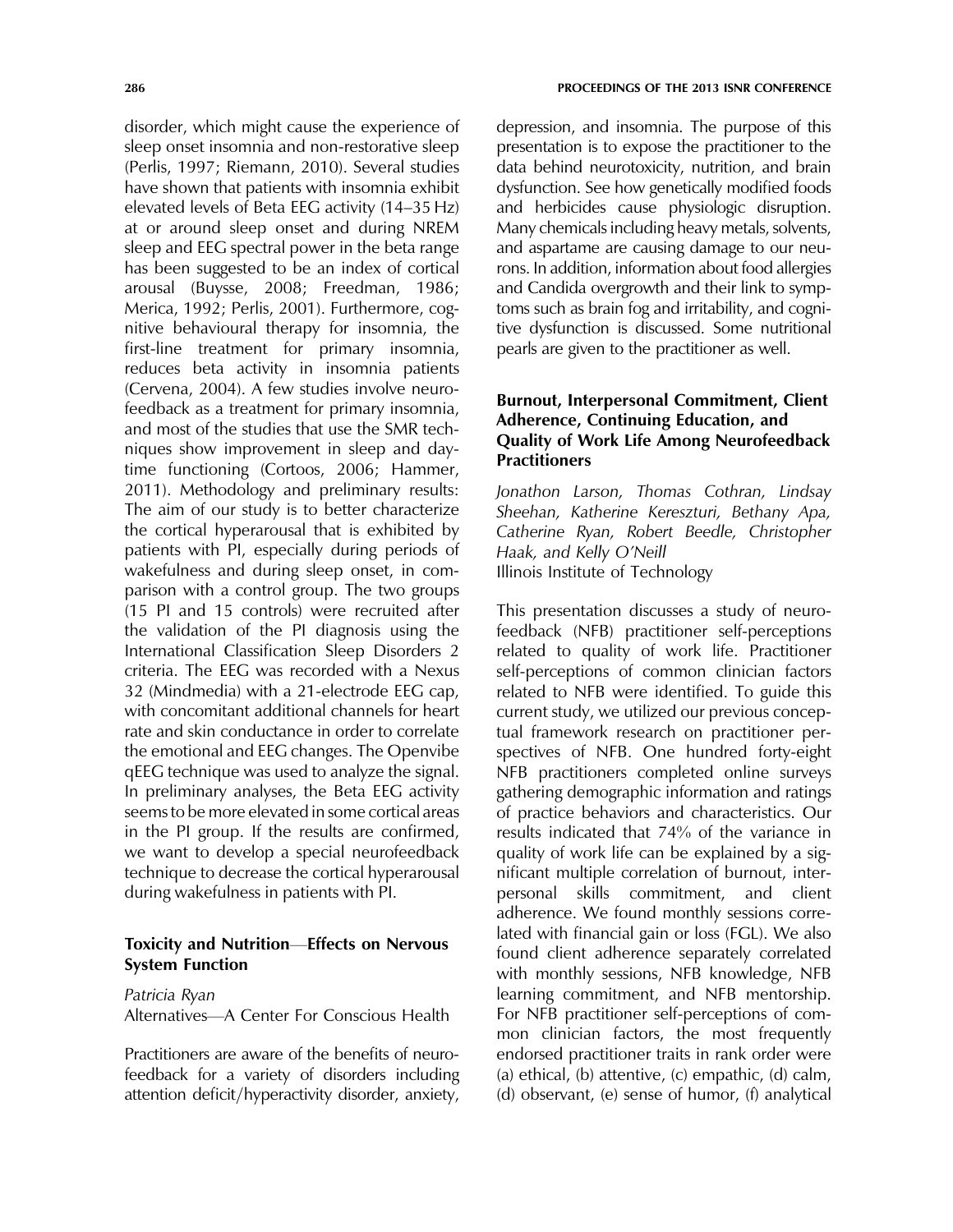and confident (tied), (g) friendly and realistic expectations (tied), (h) optimistic, and (i) careful. NFB practitioner quality of work life appeared to be related to three straightforward components: reducing burnout, increasing commitment to enhancing interpersonal skills, and increasing client adherence. Practitioners providing mentoring, practitioners improving NFB knowledge and skills, and more monthly sessions are separately related to client adherence. Of interest, we found the number of monthly sessions positively correlated with monthly FGL. We found a variety of perceived NFB common clinician factors adding to the complexity of understanding factors influencing NFB outcomes. Of interest, two (attentive and calm) of the top four practitioner self-perceptions of common clinician factors are also important NFB client outcomes. Finally, a post hoc analysis looking at groups with differing levels of monthly continuing education hours found significantly higher net income among practitioners with higher average hours.

# Cumulative Effects of Anodal tDCS on EEG Oscillations and Attention Regulation Among Individuals With Traumatic Brain Injury

Fred Ulam Missouri Rehabilitation Center, University of Missouri Health System Ben Hunter Forest Institute of Professional Psychology

#### Purpose

The purpose of this study is to explore the effects of transcranial direct current stimulation (tDCS) on EEG oscillations and attention regulation among individuals with traumatic brain injuries (TBI) undergoing inpatient neurorehabilitation.

#### Subjects

Twenty-six individuals with moderate to severe TBIs participated in a randomized, placebocontrolled, double-blind study of tDCS, with 13 in the active and 13 in the sham groups.

Anodal stimulation to the left dorsolateral prefrontal cortex (F3), with the cathode over the right supraorbital area (Fp2) was provided for 20 min at 1 mA over 10 daily sessions. Dependent measures included relative power derived from six quantitative EEG studies obtained 2 days prior to the first tDCS session, immediately before and after the first session, immediately before and after the 10th session, and 2 days following the 10th session. A battery of neuropsychological tests assessing aspects of attention/working memory, inhibitory control and cognitive flexibility were administered before the first and after the 10th tDCS treatment.

#### Analysis

A repeated measures analysis of variance with post hoc t tests was used to examine EEG and neuropsychological differences.

#### Results

For the active tDCS group, theta decreased immediately following the first session at F3. Decreased delta was seen for the active group between the first qEEG and the last, at Fp2. Increases in alpha were seen for the active group at both F3 and Fp2 between the first qEEG and the final posttreatment qEEG. No significant EEG changes were seen for shams. The active group with EEG slowing at the outset showed significant improvement in seven of nine neuropsychological tests, whereas the active group without slowing improved on only one test. Shams with slowing improved on three of nine tests, as did shams without slowing.

#### **Conclusions**

This preliminary, exploratory study suggests tDCS can safely modulate cortical excitability among victims of TBI with beneficial effects on attention regulation.

# Concussion Hits Hard: Recovery from the Multiple Effects of Concussion: Requires Interventions Be Based on an Appropriate Multimodal Assessment

Lynda Thompson and Michael Thompson